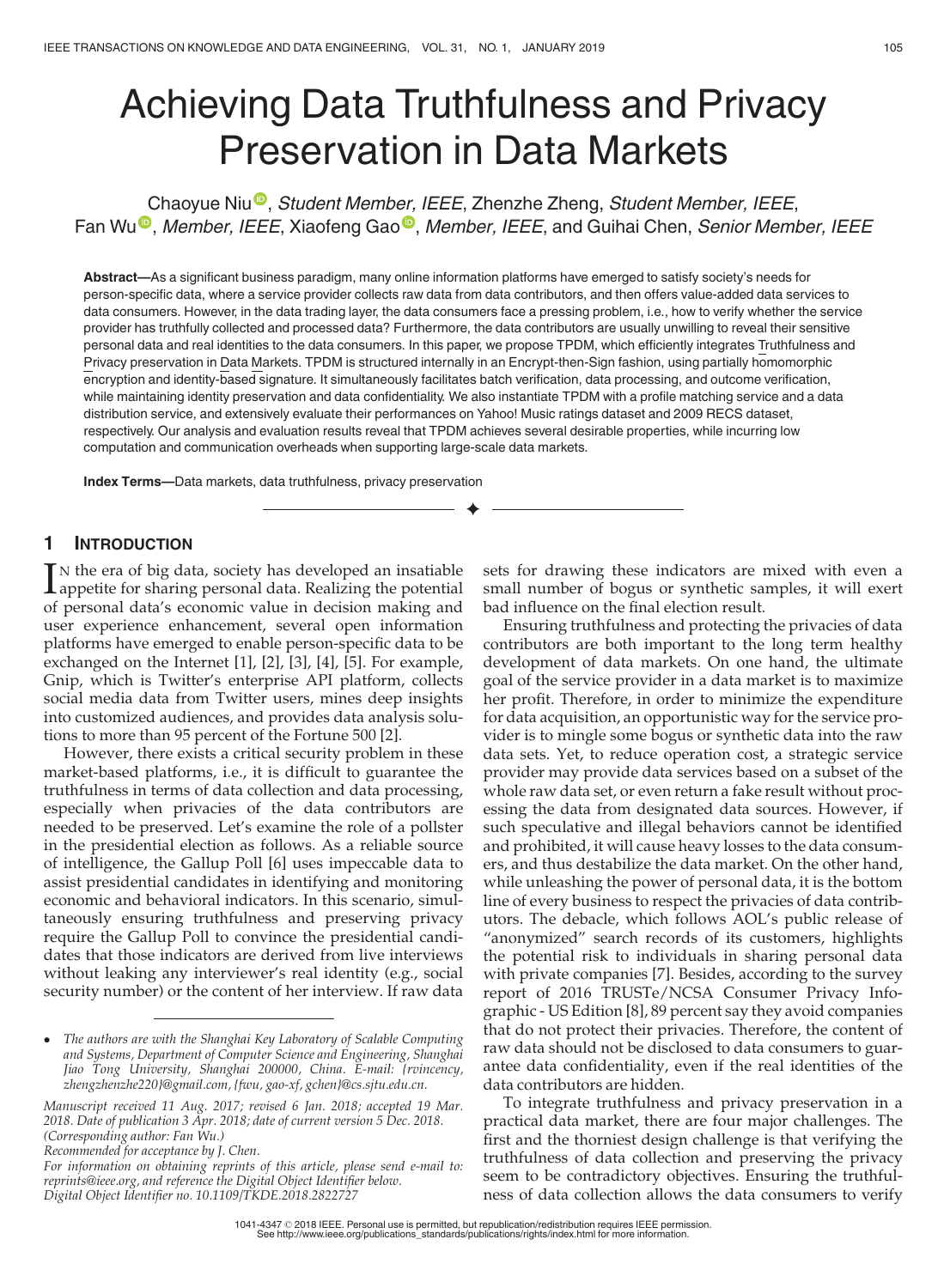the validities of data contributors' identities and the content of raw data, whereas privacy preservation tends to prevent them from learning these confidential contents. Specifically, the property of non-repudiation in classical digital signature schemes implies that the signature is unforgeable, and any third party is able to verify the authenticity of a data submitter using her public key and the corresponding digital certificate, i.e., the truthfulness of data collection in our model. However, the verification in digital signature schemes requires the knowledge of raw data, and can easily leak a data contributor's real identity [9]. Regarding a message authentication code (MAC), the data contributors and the data consumers need to agree on a shared secret key, which is unpractical in data markets.

Yet, another challenge comes from data processing, which makes verifying the truthfulness of data collection even harder. Nowadays, more and more data markets provide data services rather than directly offering raw data. The following three reasons account for such a trend: 1) For the data contributors, they have several privacy concerns [8]. Nevertheless, the service-based trading mode, which has hidden the sensitive raw data, alleviates their concerns; 2) For the service provider, semantically rich and insightful data services can bring in more profits [10]; 3) For the data consumers, data copyright infringement [11] and datasets resale [12] are serious. However, such a data trading mode differs from most of conventional data sharing scenarios, e.g., data publishing [13]. Besides, the result of data processing may no longer be semantically consistent with the raw data [14], which makes the data consumer hard to believe the truthfulness of data collection. In addition, the digital signatures on raw data become invalid for the data processing result, which discourages the data consumer from doing verification as mentioned above. Moreover, although data provenance [15] helps to determine the derivation history of a data processing result, it cannot guarantee the truthfulness of data collection.

The third challenge lies in how to guarantee the truthfulness of data processing, under the information asymmetry between the data consumer and the service provider due to data confidentiality. In particular, to ensure data confidentiality against the data consumer, the service provider can employ a conventional symmetric/asymmetric cryptosystem, and can let the data contributors encrypt their raw data. Unfortunately, a hidden problem arisen is that the data consumer fails to verify the correctness and completeness of a returned data service. Even worse, some greedy service providers may exploit this vulnerability to reduce operation cost during the execution of data processing, e.g., they might return an incomplete data service without processing the whole raw data set, or even return an outright fake result without processing the data from designated data sources.

Last but not least, the fourth design challenge is the efficiency requirement of data markets, especially for data acquisition, i.e., the service provider should be able to collect data from a large number of data contributors with low latency. Due to the timeliness of some kinds of person-specific data, the service provider has to periodically collect fresh raw data to meet the diverse demands of high-quality data services. For example, 25 billion data collection activities take place on Gnip every day [2]. Meanwhile, the service provider needs to verify data authentication and data integrity. One basic approach is to let each data contributor sign her raw data. However, classical digital signature schemes, which verify the received signatures one after another, may fail to satisfy the stringent time requirement of data markets. Furthermore, the maintenance of digital certificates under the traditional Public Key Infrastructure (PKI) also incurs significant communication overhead. Under such circumstances, verifying a large number of signatures sequentially certainly becomes the processing bottleneck at the service provider.

In this paper, by jointly considering above four challenges, we propose TPDM, which achieves both Truthfulness and Privacy preservation in Data Markets. TPDM first exploits partially homomorphic encryption to construct a ciphertext space, which enables the service provider to launch data services and the data consumers to verify the correctness and completeness of data processing results, while maintaining data confidentiality. In contrast to classical digital signature schemes, which are operated over plaintexts, our new identity-based signature scheme is conducted in the ciphertext space. Furthermore, each data contributor's signature is derived from her real identity, and is unforgeable against the service provider or other external attackers. This appealing property can convince data consumers that the service provider has truthfully collected data. To reduce the latency caused by verifying a bulk of signatures, we propose a two-layer batch verification scheme, which is built on the bilinearity of admissible pairing. At last, TPDM realizes identity preservation and revocability by carefully adopting ElGamal encryption and introducing a semi-honest registration center.

We summarize our key contributions as follows:

- To the best of our knowledge, TPDM is the first secure mechanism for data markets achieving both data truthfulness and privacy preservation.
- TPDM is structured internally in a way of Encryptthen-Sign using partially homomorphic encryption and identity-based signature. It enforces the service provider to truthfully collect and to process real data. Besides, TPDM incorporates a two-layer batch verification scheme with an efficient outcome verification scheme, which can drastically reduce computation overhead.
- We instructively instantiate TPDM with two kinds of practical data services, namely profile matching and data distribution. Besides, we implement these two concrete data markets, and extensively evaluate their performances on Yahoo! Music ratings dataset and 2009 RECS dataset. Our analysis and evaluation results reveal that TPDM achieves good effectiveness and efficiency in large-scale data markets. Specifically, for the profile matching service, when supporting as many as 1 million data contributors in one session of data acquisition, the computation and communication overheads at the service provider are 0.930s and 0.235 KB per matching with 10 evaluating attributes in each profile. Furthermore, the outcome verification phase in TPDM avoids the most time-consuming homomorphic multiplications, and its overhead per data contributor is only 1.17 percent of the original similarity evaluation cost.

The remainder of this paper is organized as follows. In Section 2, we introduce system model and adversary model. We show the detailed design of TPDM in Section 3, and analyze its security in Section 4. In Section 5, we elaborate on the applications to profile matching and data distribution. The evaluation results are presented in Section 6. We briefly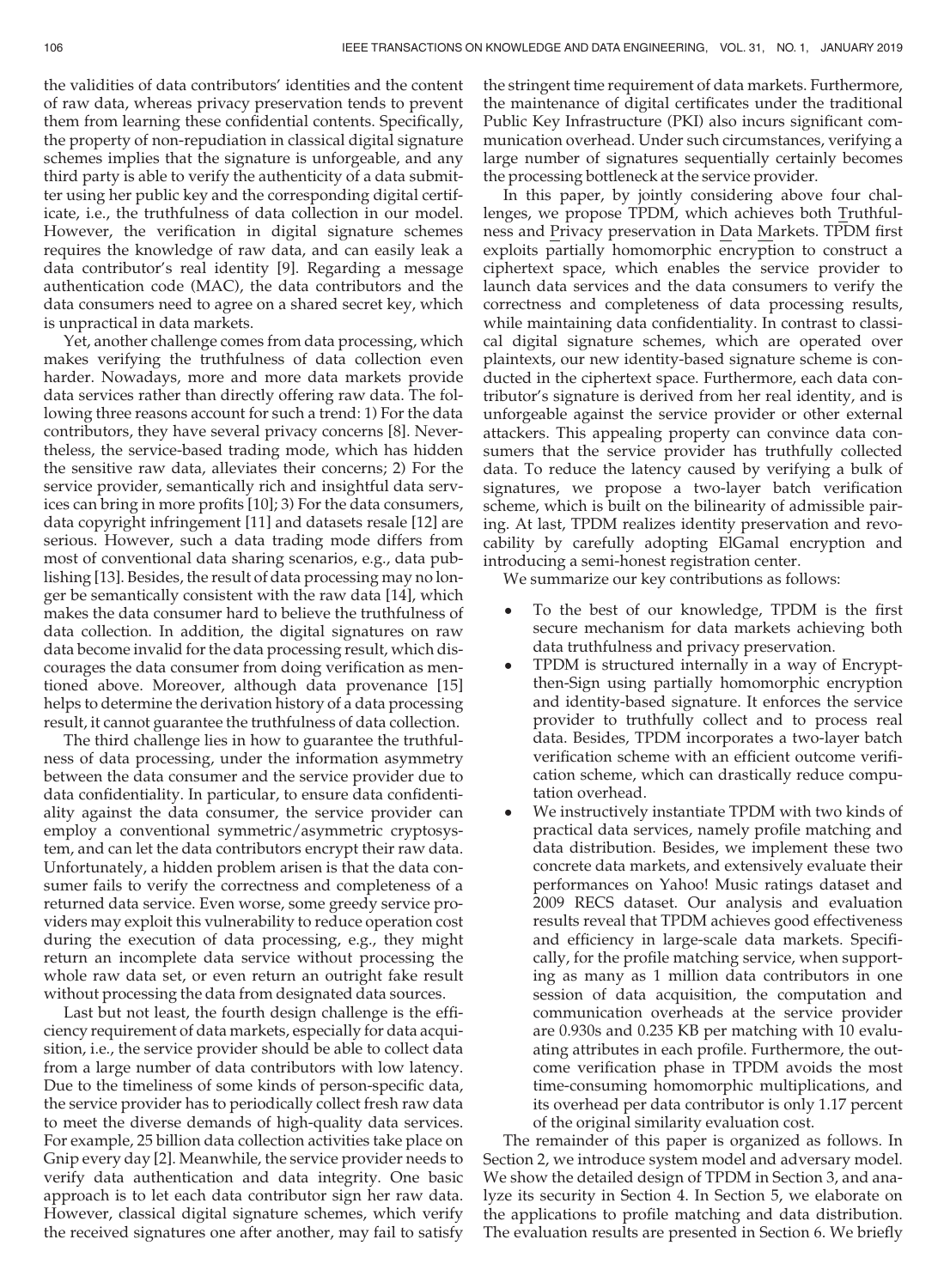review related work in Section 7. We conclude the paper, and point out our future work in Section 8.

## 2 PRELIMINARIES

In this section, we first describe a general system model for data markets. We then introduce the adversary model, and present corresponding security requirements on the design.

## 2.1 System Model

As shown in Fig. 1, we consider a two-layer system model for data markets. The model has a data acquisition layer and a data trading layer. There are four major kinds of entities, including data contributors, a service provider, data consumers, and a registration center.

In the data acquisition layer, the service provider procures massive raw data from the data contributors, such as social network users, mobile smart devices, smart meters, and so on. In order to incentivize more data contributors to actively submit high-quality data, the service provider needs to reward those valid ones to compensate their data collection costs. For the sake of security, each registered data contributor is equipped with a tamper-proof device. The tamper-proof device can be implemented in the form of either specific hardware [16] or software [17]. It prevents any adversary from extracting the information stored in the device, including cryptographic keys, codes, and data.

We consider that the service provider is cloud based, and has abundant computing resources, network bandwidths, and storage space. Besides, she tends to offer semantically rich and value-added data services to data consumers rather than directly revealing sensitive raw data, e.g., social network analyses, data distributions, personalized recommendations, and aggregate statistics.

The registration center maintains an online database of registrations, and assigns each registered data contributor an identity and a password to activate the tamper-proof device. Besides, she maintains an official website, called certificated bulletin board [18], on which the legitimate system participants can publish essential information, e.g., whitelists, blacklists, resubmit-lists, and reward-lists of data contributors. Yet, another duty of the registration center is to set up the parameters for a signature scheme and a cryptosystem. To avoid being a single point of failure or bottleneck, redundant registration centers, which have identical functionalities and databases, can be installed.

## 2.2 Adversary Model

In this section, we focus on attacks in practical data markets, and define corresponding security requirements.

First, we consider that a malicious data contributor or an external attacker may impersonate other legitimate data contributors to submit possibly bogus raw data. Besides, some malicious attackers may deliberately modify raw data during submission. Hence, the service provider needs to confirm that raw data are indeed sent unaltered by registered data contributors, i.e., to guarantee data authentication and data integrity in the data acquisition layer.

Second, the service provider in the data market might be greedy, and attempts to maximize her profit by launching the following two types of attacks:

 Partial data collection: To cut down the expenditure on data acquisition, the service provider may insert bogus data into the raw data set.



Fig. 1. A two-layer system model for data markets.

 No/Partial data processing: To reduce the operation cost, the service provider may try to return a fake result without processing the data from designated sources, or to provide data services based on a subset of the whole raw data set.

On one hand, to counter partial data collection attack, each data consumer should be enabled to verify whether raw data are really provided by registered data contributors, i.e., truthfulness of data collection in the data trading layer. On the other hand, the data consumer should have the capability to verify the correctness and completeness of a returned data service in order to combat no/partial data processing attack. We here use the term truthfulness of data processing in the data trading layer to represent the integrated requirement of correctness and completeness of data processing results.

Third, we assume that some honest-but-curious data contributors, the service provider, the data consumers, and external attackers, e.g., eavesdroppers, may glean sensitive information from raw data, and recognize real identities of data contributors for illegal purposes, e.g., an attacker can infer a data contributor's home location from her GPS records. Hence, raw data of a data contributor should be kept secret from these system participants, i.e., data confidentiality. Besides, an outside observer cannot reveal a data contributor's real identity by analysing data sets sent by her, i.e., identity preservation.

Fourth, a minority of data contributors may try to behave illegally, e.g., launching attacks as mentioned above, if there is no punishment. To prevent this threat, the registration center should have the ability to retrieve a data contributor's real identity, and revoke it from further usage, when her signature is in dispute, i.e., traceability and revocability.

Last but not least, the semi-honest registration center may misbehave by trying to link a data contributor's real identity with her raw data. Besides, if there is no detection or verification in the cryptosystem, she may deliberately corrupt the decrypted results. However, to guarantee full side information protection, the requirement on the registration center is that she cannot leak decrypted samples to irrelevant system participants. Moreover, she is required to perform an acknowledged number of decryptions in a specific data service [19], which should be publicly posted on the certificated bulletin board.

## 3 DESIGN OF TPDM

In this section, we propose TPDM, which integrates data truthfulness and privacy preservation in data markets.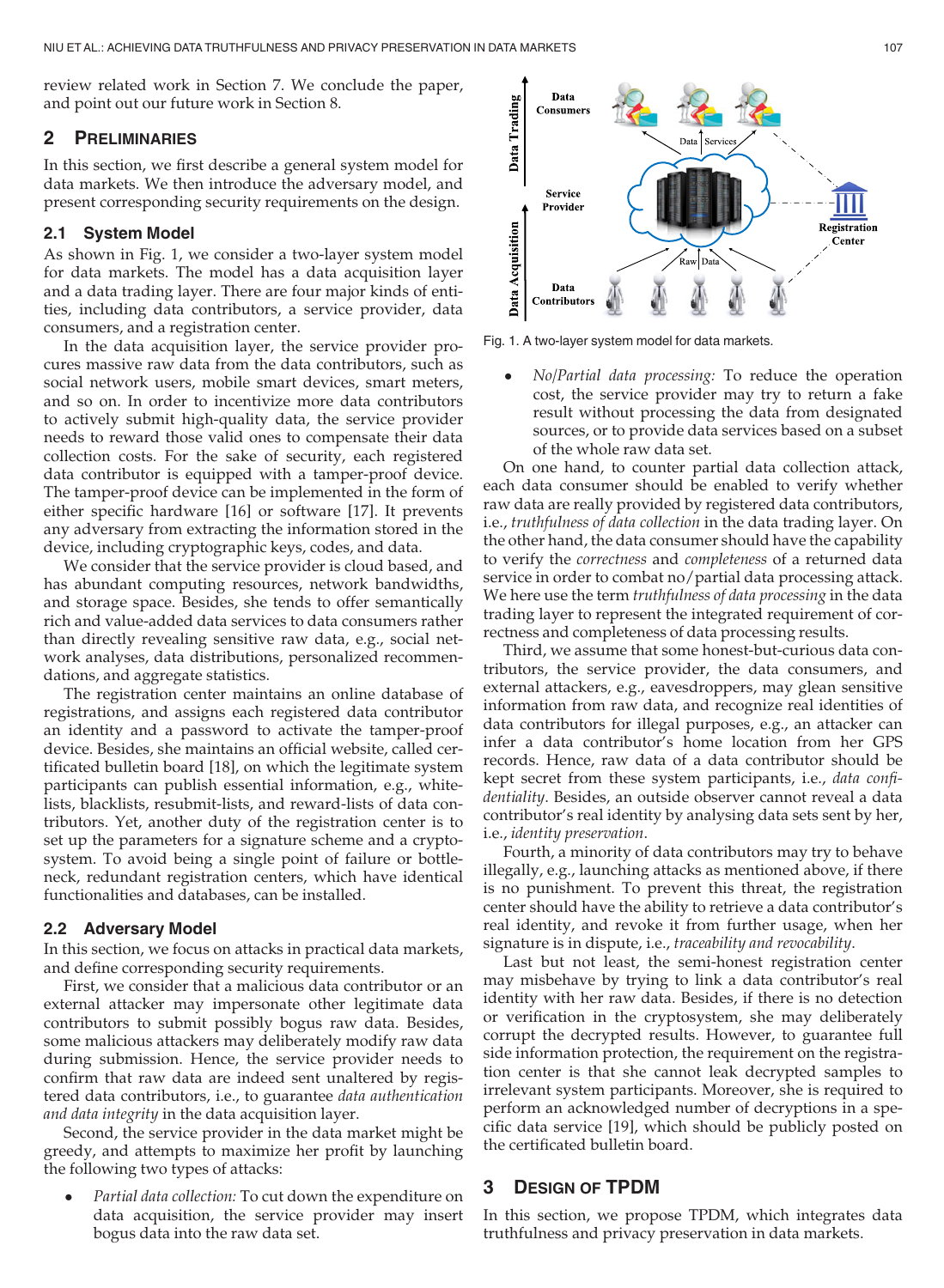

Fig. 2. System architecture of TPDM.

#### 3.1 Design Rationales

Using the terminology from the signcryption scheme [20], TPDM is structured internally in a way of Encrypt-then-Sign, using partially homomorphic encryption and identitybased signature. It enforces the service provider to truthfully collect and process real data. The essence of TPDM is to first synchronize data processing and signature verification into the same ciphertext space, and then to tightly integrate data processing with outcome verification via the homomorphic properties. With the help of the architectural overview in Fig. 2, we illustrate the design rationales as follows.

Space Construction. The thorniest problem is how to enable the data consumer to verify the validnesses of signatures, while maintaining data confidentiality. If the signature scheme is applied to the plaintext space, the data consumer needs to know the content of raw data for verification. However, if we employ a conventional public key encryption scheme to construct the ciphertext space, the service provider has to decrypt and then process the data. Even worse, such a construction is vulnerable to the no/partial data processing attack, because the data consumer, only knowing the ciphertexts, fails to verify the correctness and completeness of the data service. Thus, the greedy service provider may reduce operation cost, by returning a fake result or manipulating the inputs of data processing. Therefore, we turn to the partially homomorphic cryptosystem for encryption, whose properties facilitate both data processing and outcome verification on the ciphertexts.

Batch Verification. After constructing the ciphertext space, we can let each data contributor digitally sign her encrypted raw data. Given the ciphertext and signature, the service provider is able to verify data authentication and data integrity. Besides, we can treat the data consumer as a third party to verify the truthfulness of data collection. However, an immediate question arisen is that the sequential verification schema may fail to meet the stringent time requirement of large-scale data markets. In addition, the maintenance of digital certificates also incurs significant communication overhead. To tackle these two problems, we propose an identity-based signature scheme, which supports two-layer batch verifications, while incurring small computation and communication overheads.

Breach Detection. Yet, another problem in existing identity-based signature schemes is that the real identities are viewed as public parameters, and are not well-protected. On the other hand, if all the real identities are hidden, none of the misbehaved data contributors can be identified. To meet these two seemly contradictory requirements, we employ ElGamal encryption to generate pseudo identities for each registered data contributor, and introduce a new third party, called registration center. Specifically, the registration center, who owns the private key, is the only authorized party to retrieve the real identities, and to revoke those malicious accounts from further usage.

## 3.2 Design Details

Following the guidelines given above, we now introduce TPDM in detail. TPDM consists of 5 phases: initialization, signing key generation, data submission, data processing and verifications, and tracing and revocation.

Phase I: Initialization. We assume that the registration center sets up the system parameters at the beginning of data trading as follows:

- The registration center chooses three multiplicative cyclic groups  $\mathbb{G}_1$ ,  $\mathbb{G}_2$ , and  $\mathbb{G}_T$  with the same prime order q. Besides,  $q_1$  is a generator of  $\mathbb{G}_1$ , and  $q_2$  is a generator of  $\mathbb{G}_2$ . Moreover, these three cyclic groups compose an admissible pairing  $\hat{e} : \mathbb{G}_1 \times \mathbb{G}_2 \to \mathbb{G}_T$  [21].
- The registration center randomly picks  $s_1, s_2 \in \mathbb{Z}_q^*$  as her two master keys and then computes her two master keys, and then computes

$$
P_0 = g_1^{s_1}, P_1 = g_2^{s_1}, \text{ and } P_2 = g_2^{s_2},
$$

as public keys. The master keys  $s_1, s_2$  are preloaded into each registered data contributor's tamper-proof device.

- The registration center sets up parameters for a partially homomorphic cryptosystem: a private key SK, a public key  $PK$ , an encryption scheme  $E(\cdot)$ , and a decryption scheme  $D(\cdot)$ .
- To activate the tamper-proof device, each registered data contributor  $o_i$  is assigned with a "real" identity  $RID_i \in \mathbb{G}_1$  and a password  $PW_i$ . Here,  $RID_i$ uniquely identifies  $o_i$ , while  $PW_i$  is required in the access control process.
- The system parameters

$$
\{\hat{e}, \mathbb{G}_1, \mathbb{G}_2, \mathbb{G}_T, q, g_1, g_2, P_0, P_1, P_2, \mathcal{PK}, E(\cdot)\},\
$$

are published on the certificated bulletin board.

Phase II: Signing Key Generation. To achieve anonymous authentication in data markets, the tamper-proof device is utilized to generate a pair of pseudo identity  $PID_i$  and secret key  $SK_i$  for each registered data contributor  $o_i$ :

$$
PID_i = \langle PID_i^1, PID_i^2 \rangle = \langle g_1^r, RID_i \odot P_0^r \rangle, \tag{1}
$$

$$
SK_i = \langle SK_i^1, SK_i^2 \rangle = \langle PID_i^{1s_1}, H(PID_i^2)^{s_2} \rangle. \tag{2}
$$

Here, r is a per-session random nonce,  $\odot$  represents the Exclusive-OR (XOR) operation, and  $H(.)$  is a MapToPoint hash function [21], i.e.,  $H(\cdot): \{0,1\}^* \to \mathbb{G}_1$ . Besides,  $PID_i$  is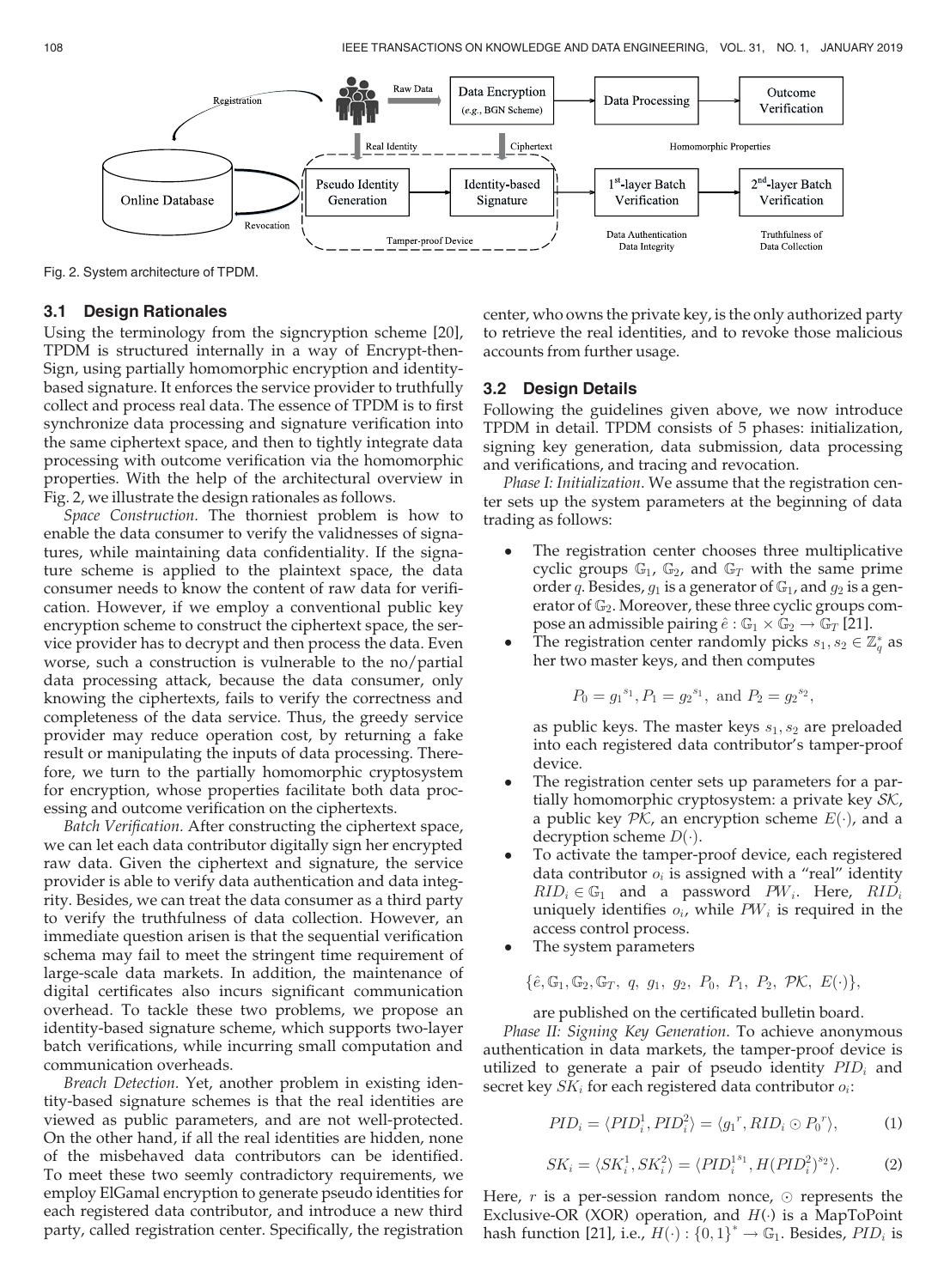an ElGamal encryption [22] of the real identity  $RID_i$  over the elliptic curves, while  $SK_i$  is generated accordingly by exploiting identity-based encryption (IBE) [21].

Phase III: Data Submission. For secure submission of raw data, we need to consider several requirements, including confidentiality, authentication, and integrity. To provide data confidentiality, we employ partially homomorphic encryption. Besides, to guarantee data authentication and data integrity, the encrypted raw data should be signed before submission, and be verified after reception.

Data Encryption. Ahead of submission, each data contributor  $o_i$  encrypts her raw data  $U_i$  to different powers under the public key  $PK$ , and gets the ciphertext vector

$$
\vec{D}_i = E(U_i^k)|_{k \in \mathbb{K} \subseteq \mathbb{Z}^+},\tag{3}
$$

where  $K$  is a set of positive integers, and is determined by the requirements of data services, e.g., the location-based aggregate statistics [19] may require  $\mathbb{K} = \{1\}$ , whereas in the fine-grained profile matching [23],  $\mathbb{K} = \{1, 2\}.$ 

Encrypted Data Signing. After encryption, each data contributor  $o_i$  computes the signature  $\sigma_i$  on the ciphertext vector  $D_i$  using her secret key:

$$
\sigma_i = SK_i^1 \cdot SK_i^{2^{h(D_i)}},\tag{4}
$$

where "." denotes the group operation in  $\mathbb{G}_1$ ,  $h(\cdot)$  is a oneway hash function, e.g., SHA-1 [24], and  $D_i$  is derived by concatenating all the elements of  $\vec{D}_i$  together.

Eventually,  $o_i$  submits her tuple  $\langle PID_i, D_i, \sigma_i \rangle$  to the service provider. On one hand, once receiving the tuple, the service provider is required to post the pseudo identity  $PID_i$  on the certificated bulletin board for fear of receiverrepudiation. On the other hand, to prevent a registered data contributor from using the same pair of pseudo identity and secret key for multiple times in different sessions of data acquisition, one intuitive way is to encapsulate the signing phase into the tamper-proof device. Yet, another feasible way is to let the service provider store those used pseudo identities for duplication check later.

Phase IV: Data Processing and Verifications. In this phase, we consider two-layer batch verifications, i.e., verifications conducted by both the service provider and the data consumer. Between the two-layer batch verifications, we introduce data processing and signatures aggregation done by the service provider. At last, we present outcome verification conducted by the data consumer.

 $\blacktriangleright$  First-layer Batch Verification. We assume that the service provider receives a bundle of data tuples from  $n$  distinct data contributors, denoted as  $\{$ langle PID\_i, D\_i, \sigma\_i \rangle | i \in [1, n]\}. To prevent a malicious data contributor from impersonating other legitimate ones to submit possibly bogus data, the service provider needs to verify the validnesses of signatures by checking whether

$$
\hat{e}\left(\prod_{i=1}^n \sigma_i, g_2\right) = \hat{e}\left(\prod_{i=1}^n PID_i^1, P_1\right) \hat{e}\left(\prod_{i=1}^n H(PID_i^2)^{h(D_i)}, P_2\right). \tag{5}
$$

Compared with single signature verification, this batch verification scheme can dramatically reduce the verification latency, especially when verifying a large number of signatures. Since the three pairing operations in Equation (5) dominate the overall computation cost, the batch verification time is almost a constant if the time overhead of  $n$  MapToPoint hashings and  $n$  exponentiations is small enough to be emitted. However, in a practical data market, when the number of data contributors is too large, the expensive pairing operations cannot dominate the verification time. We will elaborate on this point in Section 6.1.

 $\triangleright$  Data Processing and Signatures Aggregation. Instead of directly trading raw data for revenue, more and more service providers tend to trade value-added data services, e.g., social network analysis, personalized recommendation, location-based service, and data distribution.

To facilitate generating a precise and customized strategy in targeted data services, e.g., profile matching and personalized recommendation, the data consumer also needs to provide her own ciphertext vector  $\vec{D}_0$  and a threshold  $\delta$ . Moreover,  $\vec{D}_0$  is derived from the data consumer's information V as follows:

$$
\vec{D}_0 = E(\omega_i V^{\bar{k}_i})|_{\bar{k}_i \in \bar{\mathbb{K}} \subseteq \mathbb{Z}^+, i \in [1, |\bar{\mathbb{K}}|]},\tag{6}
$$

where  $\bar{k}_i, \omega_i$  are parameters determined by a concrete data service. For example, the profile-matching service in Section 5.1 requires  $\bar{k}_i \in \{1,2\}$  and  $\omega_i \in \{-2,1\}$ .<br>Now the service provider can proce

Now, the service provider can process the collected data as required by the data consumer. We model such a data processing in the plaintext space as

$$
\gamma = f(V, U_{c_1}, U_{c_2}, \dots, U_{c_m}), \tag{7}
$$

for generality. Accordingly,  $f$  can be equivalently evaluated in the ciphertext space using

$$
R = E(\gamma) = F(\vec{D}_0, \vec{D}_{c_1}, \vec{D}_{c_2}, \dots, \vec{D}_{c_m}).
$$
 (8)

The equivalent transformation from  $f$  to  $F$  is based on the properties of the partially homomorphic cryptosystem, e.g., homomorphic addition  $\oplus$  and homomorphic multiplication  $\otimes$  which are arithmetic operations on the ciphertexts that  $\otimes$ , which are arithmetic operations on the ciphertexts that are equivalent to the usual addition and multiplication on the plaintexts, respectively. Hence, only polynomial functions can be computed in a straightforward way. Nevertheless, most non-polynomial functions, e.g., sigmoid and rectified linear activation functions in machine learning, can be well approximated/handled by polynomials [25]. Besides, the function  $f$  is determined by the data processing method, and the choice of a specific partially homomorphic cryptosystem should support the basic operation(s) in  $f$ . For example, the primitive of aggregate statistics [19] is addition, hence, the Paillier scheme [26] can be the first choice; while the distance calculation [27] requires one more multiplication, thus, the BGN scheme [18] may be preferred. Furthermore, in Equation (8),  $D_0$  is the data consumer's ciphertext vector, and  $\dot{D}_{c_i}$  indicates that the data contributor  $o_{c_i}$  is one of the m valid data contributors. More precisely, m is the size of whitelist on the certificated bulletin board, and its default value is  $n$ . However, if either of the two-layer batch verifications fails,  $m$  will be updated in the tracing and revocation phase. We below use C to denote the indexes of *m* valid data contributors, i.e.,  $\mathbb{C} = \{c_1, c_2, \ldots, c_m\}.$ 

Now, the service provider sends  $R$  to the registration center for decryption. We note that the registration center can only perform decryptions for acknowledged times, which should be publicly announced on the certificated bulletin board. For example, in the aggregate statistics over a valid dataset of size  $m$ , the registration center just needs to do one decryption, and cannot do more than required. The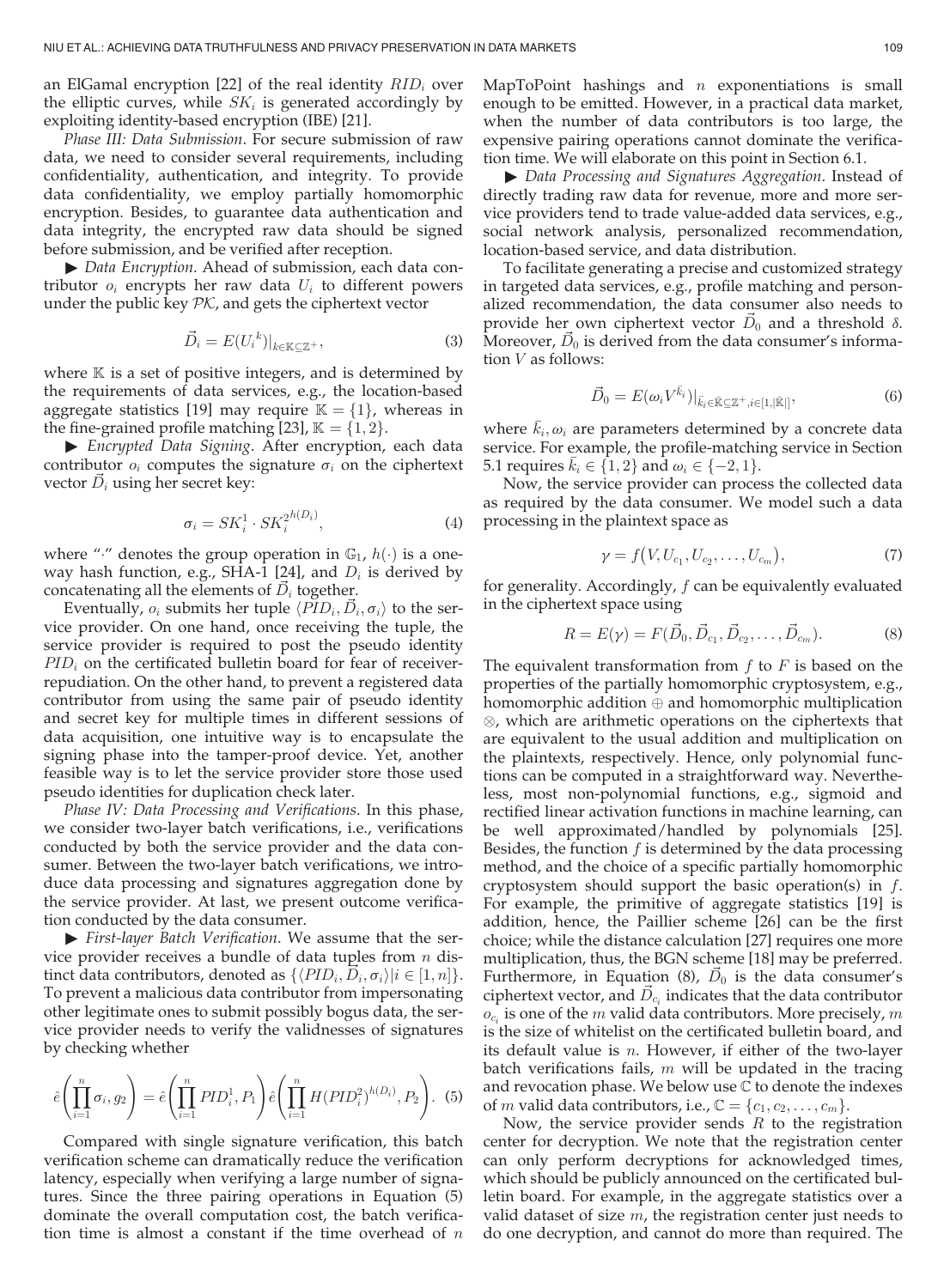reason is that the service provider can still obtain the correct aggregate result by decrypting all  $m$  encrypted raw data.

Upon getting the plaintext  $\gamma$ , the service provider can compare it with  $\delta$ , and obtain the comparison result  $\vartheta$ . For brevity, the concrete-value result  $\gamma$  and the comparison result  $\vartheta$  are collectively called *outcome*. We note that the outcome may be in different formats, e.g., average speeds in location-based aggregate statistics [19], shopping suggestions in private recommendation [28], and friending strategies in social networking [23]. We assume that the outcome involves  $\phi$  candidate data contributors, and the subscripts of their pseudo identities are denoted as  $\mathbb{I} = \{I_1, I_2, \ldots, I_\phi\}$ .<br>After data processing to further reduce communication

After data processing, to further reduce communication overhead, the service provider can aggregate  $\phi$  candidate signatures into one signature. In our scheme, the aggregate signature  $\sigma = \prod_{i \in I} \sigma_i$ . Then, the service provider sends the final tuple to the data consumer including the data service final tuple to the data consumer, including the data service *outcome*, the aggregate signature  $\sigma$ , the index set I, and  $\phi$ candidate ciphertexts  $\{D_i|i \in \mathbb{I}\}.$ 

Second-layer Batch Verification. Similar to the first-layer batch verification, the data consumer can verify the legitimacy of  $\phi$  candidate data sources by checking whether

$$
\hat{e}(\sigma, g_2) = \hat{e} \left( \prod_{i \in \mathbb{I}} PID_i^1, P_1 \right) \hat{e} \left( \prod_{i=1} H(PID_i^2)^{h(D_i)}, P_2 \right). \tag{9}
$$

Here, the pseudo identities on the right hand side of the above equation can be fetched from the certificated bulletin board according to the index set I.

 $\triangleright$  Outcome Verification. The homomorphic properties also enable the data consumer to verify the truthfulness of data processing. Under the condition that the data consumer knows her plaintext V, all the cross terms involving  $\vec{D}_0$  in Equation (8) can be evaluated through multiplication by a constant  $V$ . Hence, part of the most time-consuming homomorphic multiplications  $\otimes$  in the original data processing are no longer needed in outcome verification. Besides, if for correctness, the data consumer just needs to evaluate on the  $\phi$ candidate ciphertexts. Of course, she reserves the right to require the service provider to send her the other  $(m - \phi)$ valid ones, on which the completeness can be verified.

In fact, if  $\phi$  or  $m - \phi$  is too large, the data consumer can take the strategy of random sampling for verification, where the  $m$  valid pseudo identities on the certificated bulletin board can be used for the sampling indexes. Random sampling is a tradeoff between security and efficiency, and we shall illustrate its feasibility in Sections 5 and 6.1.

Phase V: Tracing and Revocation. The two-layer batch verifications only hold when all the signatures are valid, and fail even when there is a single invalid signature. In practice, a signature batch may contain invalid one(s) caused by accidental data corruption or possibly malicious activities launched by an external attacker. Traditional batch verifier would reject the entire batch, even if there is a single invalid signature, and thus waste the other valid data items. Therefore, tracing and/or recollecting invalid data items and their corresponding signatures are important in practice. If the second-layer batch verification fails, the data consumer can require the service provider to find out the invalid signature (s). Similarly, if the first-layer batch verification fails, the service provider has to find out the invalid one(s) by herself.

To extract invalid signatures, as shown in Algorithm 1, we propose  $\ell$ -DEPTH-TRACING algorithm. We consider that the batch contains  $n$  signatures. In addition, the whitelist, the blacklist, and the resubmit-list of pseudo identities are global variables, and are initialized as empty sets. If a batch verification fails, the service provider first finds out the mid-point as  $mid = \lfloor \frac{1+n}{2} \rfloor$  (Line 9). Then, she performs batch verification on the first half *(head* to *mid*) (Line 10) and the verification on the first half (head to mid) (Line 10) and the second half  $(mid + 1$  to tail) (Line 11), respectively. If either of these two halves causes a failure, the service provider repeats the same process on it. Otherwise, she adds the pseudo identities from the valid half to the whitelist (Line 4- 5). The recursive process terminates, if validnesses of all the signatures has been identified or a pre-defined limit of search depth is reached (Line 2). A special case is the single signature verification, in which the service provider can determine its validness (Line 6-7). After this algorithm, the service provider can form the resubmit-list of pseudo identities by excluding those in the other two lists.

| Algorithm 1. $\ell$ -DEPTH-TRACING |  |  |                            |  |  |  |  |  |
|------------------------------------|--|--|----------------------------|--|--|--|--|--|
|                                    |  |  | $\mathbf{r}$ i. $\alpha$ f |  |  |  |  |  |

**Initialization:**  $S = \{\sigma_1, \ldots, \sigma_n\}$ , head  $= 1$ , tail  $= n$ , limit  $= \ell$ , whitelist  $= \emptyset$  hacklist  $= \emptyset$  resubmitlist  $= \emptyset$ whitelist =  $\varnothing$ , blacklist =  $\varnothing$ , resubmitlist =  $\varnothing$ 1: **Function**  $\ell$ -depth-Tracing*S*, head, tail, limit<br>2: **if**  $|whitelist| + |blacklist| = n$  **or** limit = 0 2: if  $|whitelist| + |blacklist| = n$  or  $limit = 0$  then<br>3: return 3: return<br>4<sup>:</sup> else if CI 4: **else if** CHECK-VALIDS, head, tail = true **then**<br>5.  $\Delta$ DD-TO-WHITELIST head, tail 5: ADD-TO-WHITELIST head, tail 6: **else if**  $head = tail$  **then**  $\triangleright$  Single signature verification 7: ADD-TO-BLACKLIST *head, tail* ADD-TO-BLACKLIST head, tail 8: **else**  $\triangleright$  Batch signatures verification from  $\sigma_{head}$  to  $\sigma_{tail}$ <br>9:  $mid = |\frac{head + tail}{\sigma_{tail}}|$ 9:  $mid = \lfloor \frac{head + tail}{2} \rfloor$ <br>10:  $\ell$ - DEPTH-TRACI 2.  $mu = \lfloor \frac{m}{2} \rfloor$ <br>10:  $\ell$ - DEPTH-TRACINGS, head, mid, limit - 1<br>11:  $\ell$ -DEPTH-TRACINGS mid + 1 tail limit -11:  $\ell$ -DEPTH-TRACINGS,  $mid + 1$ , tail, limit  $-1$ 

According to the blacklist on the certificated bulletin board, the registration center can reveal the real identities of those invalid data contributors. Given the data contributor  $o_i$ 's pseudo identity  $PID_i$ , the registration center can use her master key  $s_1$  to perform revealing by computing

$$
PID_i^2 \odot PID_i^{1s_1} = RID_i \odot P_0^r \odot g_1^{s_1 \cdot r} = RID_i. \tag{10}
$$

Upon getting a misbehaved data contributor's real identity, the registration center can revoke it from further usage if necessary, e.g., deleting her account from the online registration database. Thus, the revoked data contributor can no longer activate the tamper-proof device, which indicates that she does not have the right to submit data any more.

## 4 SECURITY ANALYSIS

In this section, we analyze the security of TPDM.

#### 4.1 Data Authentication and Data Integrity

Data authentication and data integrity are regarded as two basic security requirements in the data acquisition layer. The signature in TPDM  $\sigma_i = SK_i^1 \cdot SK_i^{2h(D_i)}$  is actually a one-time identity-based signature. We now prove that if the one-time identity-based signature. We now prove that if the Computational Diffie-Hellman (CDH) problem in the bilinear group  $\mathbb{G}_1$  is hard [21], an attacker cannot successfully forge a valid signature on behalf of any registered data contributor except with a negligible probability.

First, we consider Game 1 between a challenger and an attacker as follows: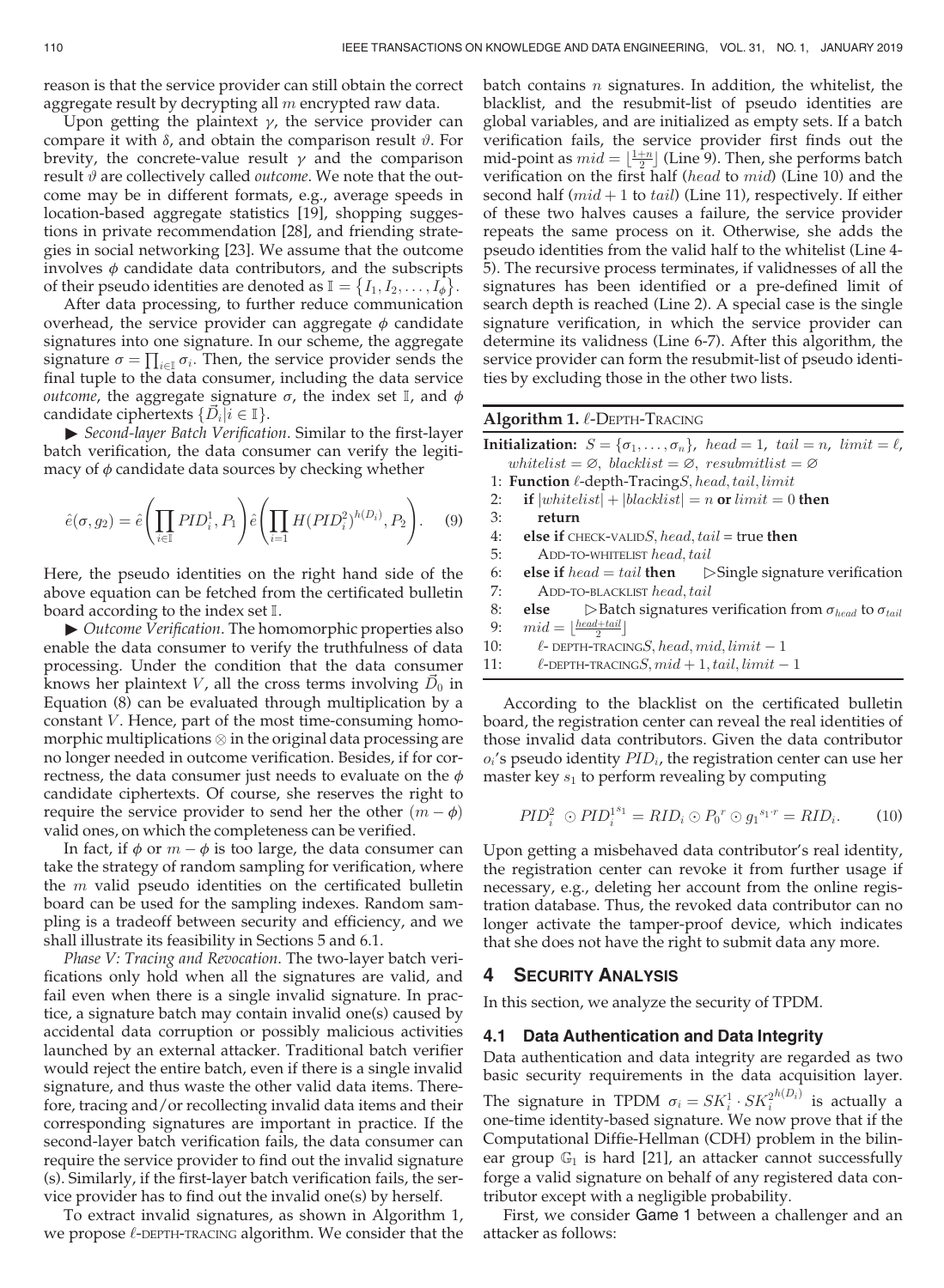- Setup: The challenger starts by giving the attacker the system parameters  $g_1$  and  $P_0$ . The challenger also offers a pseudo identity  $PID_i = \langle PID_i^1, PID_i^2 \rangle$  to the attacker, which simulates the condition that the pseudo identities which simulates the condition that the pseudo identities are posted on the certificated bulletin board in TPDM.
- Query: We assume that the attacker does not know how to compute the MapToPoint hash function  $H(\cdot)$  and the one-way hash function  $h(\cdot)$ . However, she can ask the challenger for the value  $H(PID_i^2)$  and the one-way<br>hashes  $h(.)$  for up to *n* different messages hashes  $h(\cdot)$  for up to *n* different messages.
- Challenge: The challenger asks the attacker to pick two random messages  $M_{i_1}$  and  $M_{i_2}$ , and to generate two corresponding signatures  $\sigma_{i_1}$  and  $\sigma_{i_2}$  on behalf of the data contributor  $o_i$ .
- Guess: The attacker sends  $\langle M_{i_1}, \sigma_{i_1} \rangle$  and  $\langle M_{i_2}, \sigma_{i_2} \rangle$  to the challenger. We denote the attacker's advantage in winning Game 1 to be

$$
\epsilon_1 = \Pr[\sigma_{i_1} \text{ and } \sigma_{i_2} \text{ are valid}]. \tag{11}
$$

We further claim that our signature scheme is adaptively secure against existential forgery, if  $\epsilon_1$  is negligible. We prove our claim using Game 2 by contradiction.

Second, we assume that there exists a probabilistic polynomial-time algorithm  $A$  such that it has the same non-negligible advantage  $\epsilon_1$  as the attacker in **Game 1**. Then, we will construct Game 2, in which an attacker  $\beta$  can make use of  $A$  to break the CDH assumption with non-negligible probability. In particular, B is given  $(g_1, g_1^a, g_1^b, g_1^c, d)$  for unknown  $(g, b, c)$  and known d and is asked to compute unknown  $(a, b, c)$  and known d, and is asked to compute  $g_1^{2ab} \cdot g_1^{cd}$  is as hard as computing  $g_1^{ab}$  which is the original CDH problem. We computing  $g_1{}^{ab}$ , which is the original CDH problem. We present the details of Game 2 as follows:

- *Setup: B* makes up the parameters  $g_1$  and  $P_0 = g_1^a$ , where a plays the role of the master key s<sub>1</sub> in TPDM Besides plays the role of the master key  $s_1$  in TPDM. Besides, B also provides A with a pseudo identity  $PID_i = \langle PID_i^1, PID_i^2 \rangle = \langle g_1^b, RID_i \odot g_1^{ab} \rangle$ . Here, b functions as the ran-<br>dom nonce r in TPDM *B* also provides *A* with a pseudo identity  $PID_i = \langle PID_i^1,$ dom nonce r in TPDM.
- *Query:* A then asks B for the value  $H(PID_i^2)^{s_2}$ , and B replies with  $a_i^c$ . We note that  $H(PID_i^2)$  is the only ManToPoint y. A then asks b for the value  $H(1D_i)$ , and b replies<br>with  $g_1^c$ . We note that  $H(PID_i^2)$  is the only MapToPoint<br>hash operation to force the data contributor o's valid hash operation to forge the data contributor  $o_i$ 's valid signatures. Besides,  $A$  picks  $n$  random messages, and requests B for their one-way hash values  $h(\cdot)$ . B answers these queries using a random oracle:  $\beta$  maintains a table to store all the answers. Upon receiving a message, if the message has been queried before, B answers with the stored value; otherwise, she answers with a random value, which is stored into the table for later usage. Except for the x-th and y-th queries (i.e., messages  $M_x$  and  $M_y$ ), B answers with the values  $d_1$ and  $d_2$ , respectively, where  $d_1 + d_2 = d$ .
- *Challenge:* When the query phase is over,  $\beta$  asks  $\mathcal A$  to choose two random messages  $M_{i_1}$  and  $M_{i_2}$ , and to sign them on behalf of the data contributor  $o_i$ .
- Guess: A returns two signatures  $\sigma_{i_1}$  and  $\sigma_{i_2}$  on the messages  $M_{i_1}$  and  $M_{i_2}$  to B. We note that  $M_{i_1}$  and  $M_{i_2}$  must be within the  $n$  queried messages; otherwise,  $A$  does not know  $h(M_{i_1})$  and  $h(M_{i_2})$ . Furthermore, if  $M_{i_1} = M_x$  and  $M_{i_2} = M_y$  or  $M_{i_1} = M_y$  and  $M_{i_2} = M_x$  ,  $\mathcal B$  then computes  $\sigma_{i_1} \cdot \sigma_{i_2}$ , which is equivalent to:

$$
SK_i^1 \cdot SK_i^{2h(M_{i_1})} \cdot SK_i^1 \cdot SK_i^{2h(M_{i_2})} = SK_i^{12} \cdot SK_i^{2h(M_{i_1}) + h(M_{i_2})} = g_1^{2ab} \cdot g_1^{cd}.
$$
\n(12)

After obtaining  $\sigma_{i_1} \cdot \sigma_{i_2}$ , *B* solves the given CDH instance successfully. We note that *A's* advantage in instance successfully. We note that A's advantage in<br>breaking TPDM is  $\epsilon_1$ , and the probability that A<br>picks  $M_x$  and  $M_y$  is  $\frac{2}{n(n-1)}$ . Thus, the probability of<br>B's success is: B's success is:

$$
\epsilon_2 = \Pr[\mathcal{B} \text{ succeeds}] = \frac{2\epsilon_1}{n(n-1)}.\tag{13}
$$

Since  $\epsilon_1$  is non-negligible, B can solve the CDH problem<br>th the non-negligible probability  $\epsilon_2$  which contradicts with the non-negligible probability  $\epsilon_2$ , which contradicts with the assumption that the CDH problem is hard. This completes our proof. Therefore, our signature scheme is adaptively secure under random oracle model.

Last but not least, the first-layer batch verification scheme in TPDM is correct if and only if Equation (5) holds. The correctness of this equation follows from the bilinear property of admissible pairing. Due to the limitation of space, the detailed proof is put into our technical report [29].

In conclusion, our novel identity-based signature scheme is provably secure, and the properties of data authentication and data integrity are achieved.

#### 4.2 Truthfulness of Data Collection

To guarantee the truthfulness of data collection, we need to combat the partial data collection attack defined in the Section 2.2. We note that it is just a special case of Game 1 in Section 4.1, where the service provider is the attacker. Hence, it is infeasible for the service provider to forge valid signatures on behalf of any registered data contributor. Such an appealing property prevents the service provider from injecting spurious data undetectably, and enforces her to truthfully collect real data. In addition, similar to data authentication and data integrity, the data consumer can verify the truthfulness of data collection by performing the second-layer batch verification with Equation (9). Proof of correctness is similar to that of Equation (5), where we can just replace the aggregate signature  $\sigma$  with  $\prod_{i\in\Bbb I}\sigma_i.$ 

#### 4.3 Truthfulness of Data Processing

We now analyze the truthfulness of data processing from two aspects, i.e., correctness and completeness.

Correctness. TPDM ensures the truthfulness of data collection, which is the premise of a correct data service. Then, given a truthfully collected dataset, the data consumer can evaluate over the  $\phi$  candidate data sources, which is consistent with the original data processing under the homomorphic properties.

Completeness. In fact, our design provides the property of completeness by guaranteeing the correctness of  $n$ ,  $m$ , and  $\phi$ , which are the numbers of total, valid, and candidate data contributors, respectively:

First, the service provider cannot deliberately omit a data contributor's real data. The reason is that if the data contributor has submitted her encrypted raw data, without finding her pseudo identity on the certificated bulletin board, she would obtain no reward for data contribution. Therefore, she has incentives to report data missing to the registration center, which in turn ensures the correctness of n.

Second, we consider that the service provider compromises the number of valid data contributors  $m$  in two ways: one is to put a valid data contributor's pseudo identity into the blacklist; the other is to put an invalid pseudo identity into the whitelist. We discuss these two cases separately: 1)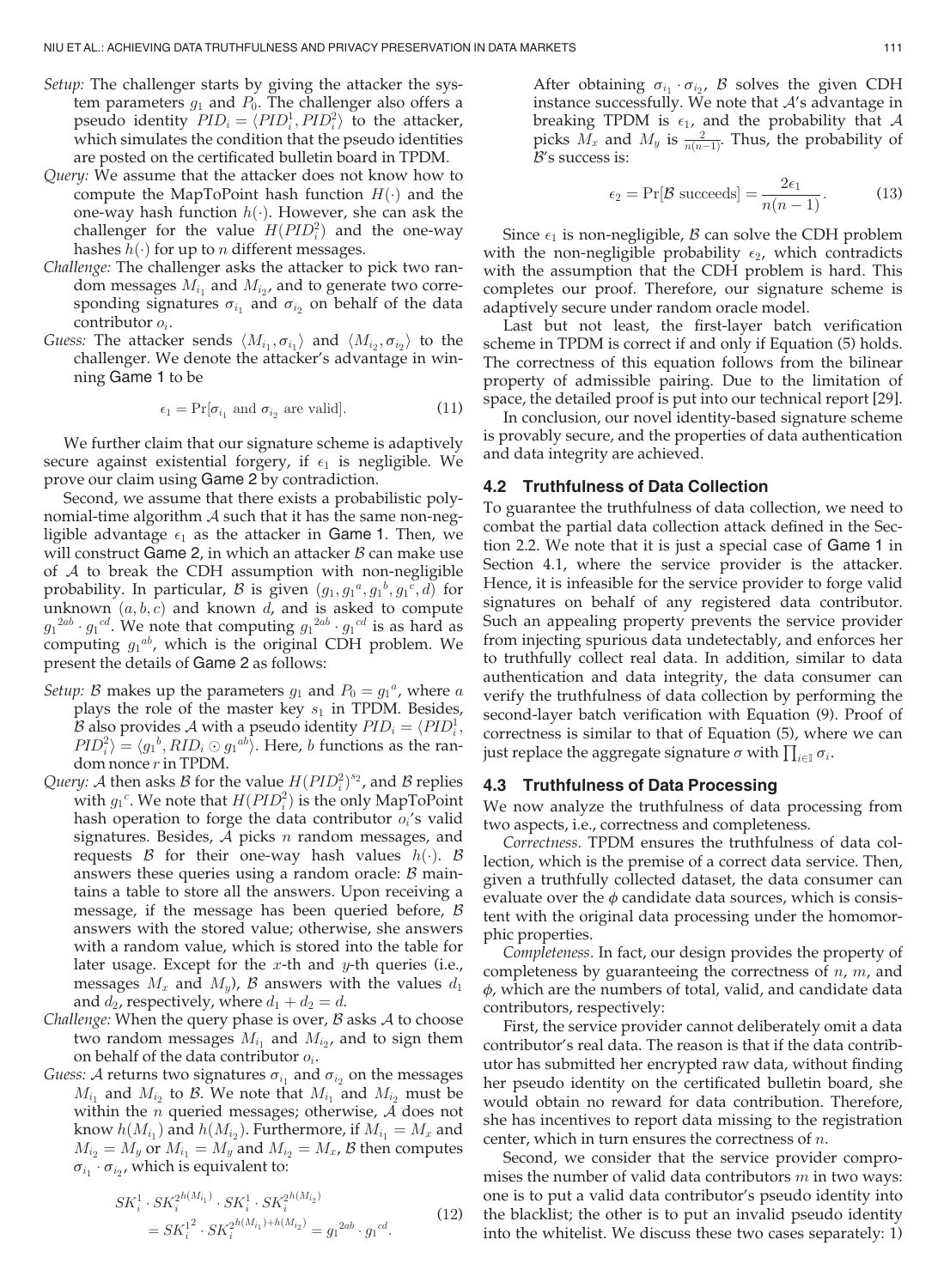In the first case, the valid data contributor would not only receive no reward, but may also be revoked from the online registration database. Hence, she has strong incentives to resort to the registration center for arbitration. Besides, we claim that the service provider wins the arbitration except with negligible probability. We give the detailed proof via Game 3 between a challenger and an attacker:

- Setup: The challenger first gives the attacker  $m$  valid data tuples, denoted as  $\{ \langle PID_i, D_i, \sigma_i \rangle | i \in \mathbb{C} \}$ . This simulates the data submissions from  $m$  valid data contributors.
- Challenge: The challenger asks the attacker to pick a random data contributor  $o_i$  within the m valid ones, and to generate a distinct signature  $\sigma_i^*$  on the data vector  $\vec{D}_i$ .
- *Guess:* The attacker returns  $\sigma_i^*$  to the challenger. The attacker wins **Game** 3, if  $\sigma_i^* \neq \sigma_i$ ,  $\sigma_i^*$  passes the challenger's verification and  $\sigma_i$  fails in the verification fication, and  $\sigma_i$  fails in the verification.

Next, we demonstrate that the attacker's winning probability in Game 3, denoted as

$$
\epsilon_3 = \Pr[\sigma_i^* \neq \sigma_i, \ \sigma_i^* \text{ passes verification, and } \sigma_i \text{ fails}], \quad (14)
$$

is negligible. On one hand, the verification scheme in TPDM is publicly verifiable, which indicates that the challenger can verify the legitimacy of  $\sigma_i^*$  and  $\sigma_i$  through checking whether

$$
\begin{cases}\n\hat{e}(\sigma_i^*, g_2) = \hat{e}(PID_i^1, P_1)\hat{e}(H(PID_i^2)^{h(D_i)}, P_2), \\
\hat{e}(\sigma_i, g_2) \neq \hat{e}(PID_i^1, P_1)\hat{e}(H(PID_i^2)^{h(D_i)}, P_2),\n\end{cases}
$$
\n(15)

hold at the same time. We note that the above two equations conform to the formula of single signature verification, i.e.,  $n = 1$  in Equation (5). However, the second one contradicts with our assumption that  $o_i$  is a valid data contributor. On the other hand,  $\sigma_i^*$  passes the challenger's verification, while  $\sigma_i^*$  is not equal to  $\sigma_i$ , which implies that  $\sigma_i^*$  is a valid signature forged by the attacker. As shown in Game 1, the probability of successfully forging a valid signature  $\epsilon_1$  is negligible, and thus the attacker's winning probability in Game 3  $\epsilon_3$  is negligible as well. This completes our proof; 2). The second case is essentially the tracing and revocation phase in Section 3.2, where a batch of signatures contains invalid ones. Therefore, this case cannot pass two-layer batch verifications in TPDM. Moreover, the greedy service provider has no incentives to reward those invalid data contributors, which could in turn destabilize the data market. Joint considering above two cases, our scheme TPDM can guarantee the correctness of m.

Third, as stated in outcome verification, the data consumer reserves the right to verify over all  $m$  valid data items, and the service provider cannot just process a subset without being found. Thus, the correctness of  $\phi$  is assured.

In conclusion, TPDM can guarantee the truthfulness of data processing in the data trading layer.

## 4.4 Data Confidentiality

Considering the potential economic value and the sensitive information contained in raw data, data confidentiality is a necessity in the data market. Since partially homomorphic encryption provides semantic security [18], [22], [26], by definition, except the registration center, any probabilistic polynomial-time adversary cannot reveal the contents of raw data. Moreover, although the registration center holds the private key, she cannot learn the sensitive raw data as well, since neither the service provider nor the data consumer directly forwards the original ciphertexts of the data contributors for decryption. Therefore, data confidentiality is achieved against all these system participants.

#### 4.5 Identity Preservation

To protect a data contributor's unique identifier in the data market, her real identity is converted into a random pseudo identity. We note that the two parts of a pseudo identity are actually two items of an ElGamal-type ciphertext, which is semantically secure under the chosen plaintext attacks [22]. Furthermore, the linkability between a data contributor's signatures does not exist, because the pseudo identities for different signing instances are indistinguishable. Hence, identity preservation can be ensured.

#### 4.6 Semi-Honest Registration Center

Registration center in TPDM performs two main tasks: one is to maintain the online database of legal registrations; the other is to set up the partially homomorphic cryptosystem.

First, as we have clarified in Section 4.4, TPDM guarantees data confidentiality against the registration center. Thus, although she maintains the database of real identities, she cannot link them with corresponding raw data. Second, partially homomorphic encryption schemes (e.g., [18], [22], [26]) normally provide a proof of decryption, which indicates that the registration center cannot corrupt the decrypted results undetectably. Hence, she virtually has no effect on data processing and outcome verification. At last, we will further show the feasibility of distributing registration centers in our evaluation part.

## 5 TWO PRACTICAL DATA MARKETS

In this section, from a practical standpoint, we consider two practical data markets, which provide fine-grained profile matching and multivariate data distribution, respectively. The major difference between these two data markets is whether the data consumer has inputs.

#### 5.1 Fine-Grained Profile Matching

We first elaborate on a classic data service in social networking, i.e., fine-grained profile matching. Unlike the directly interactive scenario in [23], our centralized data market breaks the limit of neighborhood finding. In particular, a data consumer's friending strategy can be derived from a large scale of data contributions. For convenience, we shall not differentiate "profile" from "raw data" in the profilematching scenario considered here.

During the initial phase of profile matching, the service provider, e.g., Twitter or OkCupid, defines a public attribute vector consisting of  $\beta$  attributes  $\mathbf{A} = (A_1, A_2, \dots, A_\beta)$ , where  $A_i$  corresponds to a personal interest such as movie, sports, cooking, and so on. Then, to create a fine-grained personal profile, a data contributor  $o_i$ , e.g., a Twitter or OkCupid user, selects an integer  $u_{ij} \in [0, \theta]$  to indicate her level of interest in  $A_j \in \mathbf{A}$ , and thus forms her profile vector  $\vec{U}_i = (u_{i1}, u_{i2}, \dots, u_{i\beta})$ . Subsequently,  $o_i$  submits  $\vec{U}_i$  to the service provider for matching process service provider for matching process.

To facilitate profile matching, the data consumer also needs to provide her profile vector  $\vec{V} = (v_1, v_2, \dots, v_\beta)$  and<br>an acceptable similarity threshold  $\delta$ , where  $\delta$  is a non-negaan acceptable similarity threshold  $\delta$ , where  $\delta$  is a non-negative integer. Without loss of generality, we assume that the service provider employs *euclidean distance*  $f(\cdot)$  to measure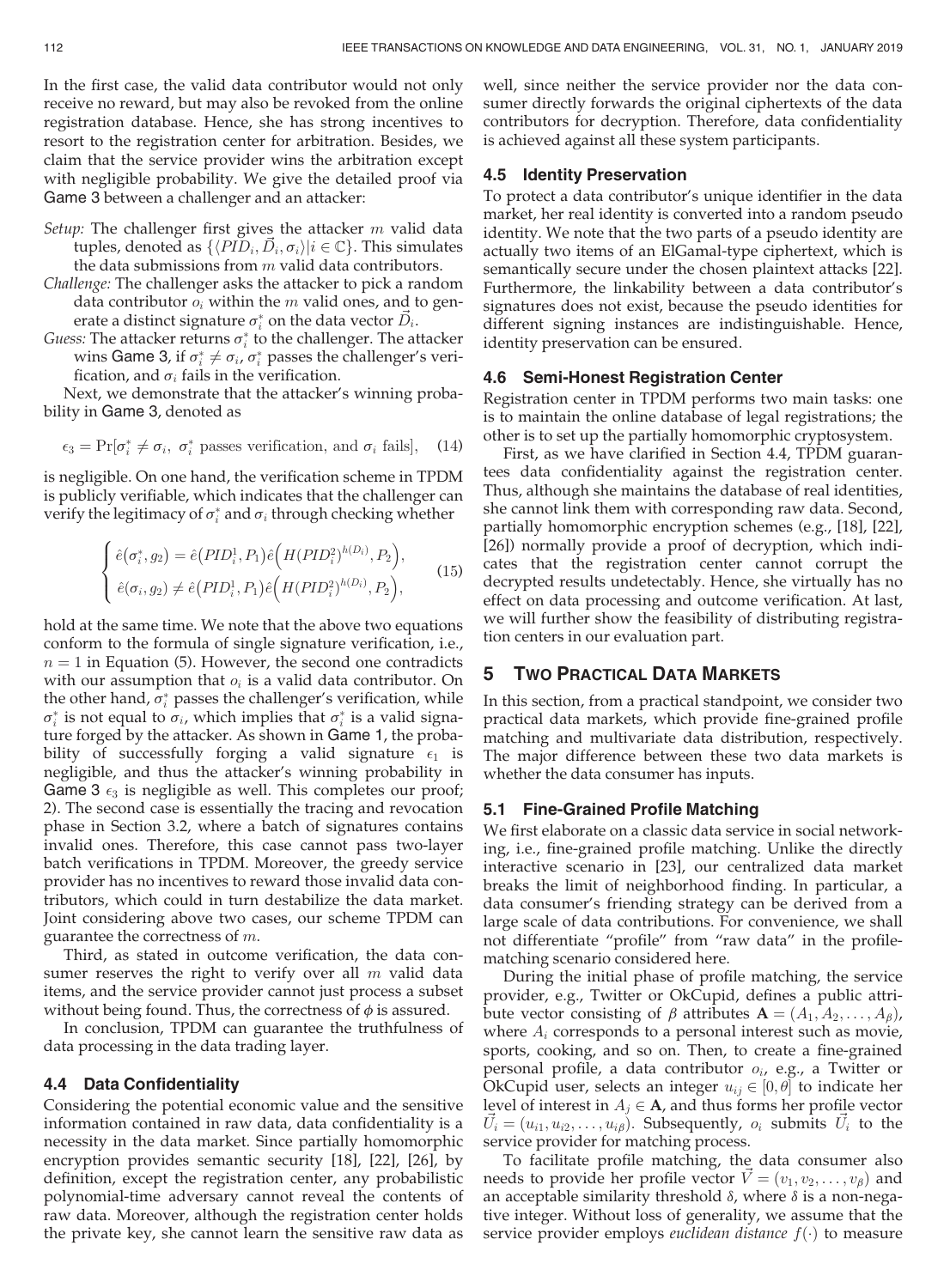the similarity between the data contributor  $o_i$  and the data consumer, where  $f(\vec{U}_i, \vec{V})$  $\mathcal{L}_{\mathcal{A}}$  $\sqrt{\sum_{j=1}^{\beta}(u_{ij}-v_j)^2}$ . We note that if  $f(\vec{U}_i, \vec{V}) < \delta$ , then the data contributor  $o_i$  is a match-<br>ing target to the data consumer. In what follows, to simplify ing target to the data consumer. In what follows, to simplify construction, we covert the matching metric  $f(\vec{U}_i, \vec{V}) < \delta$  to the agreement forms  $\sum_{i=1}^{8} (u_i - u_i)^2 < \delta^2$ its squared form  $\sum_{j=1}^{\beta} (u_{ij} - v_j)^2 < \delta^2$ .

## 5.1.1 Recap of Adversary Model

Before introducing our detailed construction, we first give a brief review of the adversary model and corresponding security requirements in the context of profile matching.

As shown in Fig. 3, Alice and Bob are registered data contributors, and Charlie is a data consumer. Here, the partial data collection attack means that to reduce data acquisition cost, the service provider may insert unregistered/fake David's profile. Besides, the partial data processing attack indicates that to reduce operation cost, the service provider may just evaluate the similarity between Charlie and Alice, while generating a random result for Bob. Moreover, the no data processing attack implies that the service provider just returns two random matching results without processing both Alice and Bob.

Our joint security requirements of privacy preservation and data truthfulness mainly include two aspects: 1) Without leaking the real identities and the profiles of Alice and Bob, the service provider needs to prove the legitimacies of Alice and Bob to Charlie; 2) Without revealing Alice's and Bob's profiles, Charlie can verify the correctness and completeness of returned matching results.

#### 5.1.2 BGN-Based Construction

Given the profile-matching scenario considered here, we utilize a partially homomorphic encryption scheme based on bilinear maps, called Boneh-Goh-Nissim (BGN) cryptosystem [18]. This is because we only require the oblivious evaluation of quadratic polynomials, i.e.,  $\sum_{j=1}^{\beta} (u_{ij} - v_j)^2$ . In particular, the BGN scheme supports any number of homoparticular, the BGN scheme supports any number of homomorphic additions after a single homomorphic multiplication. Now, we briefly introduce how to adapt TPDM to this practical data market. Due to the limitation of space, here we focus on the major phases, including data submission, data processing, and outcome verification.

Data Submission. When a data contributor  $o_i$  intends to submit her profile  $\vec{U_i}$ , she employs the BGN scheme to do encryption, and gets the ciphertext vector:

$$
\vec{D}_i = (E(u_{ij}), E(u_{ij}^2))|_{j \in [1,\beta]}.
$$
\n(16)

Afterwards, the data contributor  $o_i$  computes the signature  $\sigma_i$  on  $D_i$  using her secret key  $SK_i$ :

$$
\sigma_i = SK_i^1 \cdot SK_i^{2h(D_i)}, \tag{17}
$$

where  $D_i$  is derived by concatenating all the elements of  $D_i$ .

Data Processing. To facilitate generating a personalized friending strategy, the data consumer also needs to provide her encrypted profile vector  $D_0$  and a threshold  $\delta$ , where

$$
\vec{D}_0 = \left( E(v_j^2), E(v_j)^{-2} = E(-2v_j) \right) \big|_{j \in [1,\beta]}.
$$
 (18)

Now, the service provider can directly do matching on the encrypted profiles. For brevity in expression, we assume that  $o_i$  is one of the m valid data contributors, i.e.,  $i \in \mathbb{C}$ .



Fig. 3. An illustration of fine-grained profile matching.

Besides, to obliviously evaluate the similarity  $f(\vec{U}_i, \vec{V})$ , the service provider first preprocesses  $\vec{D}_i$  and  $\vec{D}_0$  by adding service provider first preprocesses  $D_i$  and  $D_0$  by adding  $E(1)$  to the first and the last places of two vectors, respectively, and gets new vectors  $\vec{C}_i = (C_{ij}^1, C_{ij}^2, C_{ij}^3)|_{j \in [1,\beta]}$  and  $\vec{C}_0 = (C_{ij}^1, C_{ij}^2, C_{ij}^3)|_{j \in [1,\beta]}$  $\vec{C}_0 = (C_{0j}^1, C_{0j}^2, C_{0j}^3)|_{j \in [1,\beta]},$  where

$$
\left(C_{ij}^1, C_{ij}^2, C_{ij}^3\right) = \left(E(1), E(u_{ij}), E(u_{ij}^2)\right),\tag{19}
$$

$$
\left(C_{0j}^1, C_{0j}^2, C_{0j}^3\right) = \left(E(v_j^2), E(-2v_j), E(1)\right). \tag{20}
$$

After preprocessing, the service provider can compute the "dot product" of Equation (19) and Equation (20), by first applying homomorphic multiplication  $\otimes$  and then homomorphic addition  $\oplus$ , and gets  $R_{ij}$ , where

$$
R_{ij} = C_{ij}^{1} \otimes C_{0j}^{1} \oplus C_{ij}^{2} \otimes C_{0j}^{2} \oplus C_{ij}^{3} \otimes C_{0j}^{3}
$$
  
=  $E(v_{j}^{2} + u_{ij}(-2v_{j}) + u_{ij}^{2})$   
=  $E((u_{ij} - v_{j})^{2}).$  (21)

Next, the service provider applies  $\oplus$  to  $R_{ij}$  with  $\forall j \in [1, \beta],$ and gets  $R_i = E(\sum_{j=1}^{\beta} (u_{ij} - v_j)^2) = E(f(\vec{U}_i, \vec{V})^2)$ .<br>Now, the service provider can send  $R_i$  to the

Now, the service provider can send  $R_i$  to the registration center for decryption. We note that for each data contributor, the registration center just needs to do one decryption, i.e., supposing the size of whitelist on the certificated bulletin board is  $m$ , she can only perform  $m$  decryptions in total. The registration center cannot do more decryptions than required, since the service provider may still obtain a correct and complete matching strategy by revealing the profiles of all the valid data contributors and the data consumer. However, this case requires at least  $(m + 1)\beta$  decryptions. Furthermore, to speed up BGN decryption in outcome verification, the registration center should retain the decrypted plaintexts in storage for a preset validity period.

 $W$ hen getting  $f(\vec{U}_i, \vec{V})^2$ , the service provider can compare<br>with  $\delta^2$  and thus determines whether the data contributor it with  $\delta^2$ , and thus determines whether the data contributor  $o_i$  matches the data consumer. We assume that  $\phi$  data contributors are matched, and the subscripts of their pseudo identities are denoted as  $\mathbb{I} = \{I_1, I_2, \ldots, I_{\phi}\}.$ 

After data processing, the service provider aggregates the signatures of  $\phi$  matched data contributors into one signature. Then, she sends the aggregate signature, the indexes of matched data contributors, and their encrypted profile vectors to the data consumer, on which the second-layer batch verification can be performed with Equation (9). Besides, to prevent the service provider from changing/ revaluating  $(m - \phi)$  valid but unmatched data contributors in the completeness verification later, their similarities, i.e.,  $\{f(\vec{U}_i, \vec{V})^2 | i \in \mathbb{C}, i \notin \mathbb{I}\}$ , should also be forwarded. We note<br>that the pseudo identities of  $\phi$  matched data contributors that the pseudo identities of  $\phi$  matched data contributors can be viewed as the friending strategy, i.e., outcome in the general model, since the data consumer can resort to the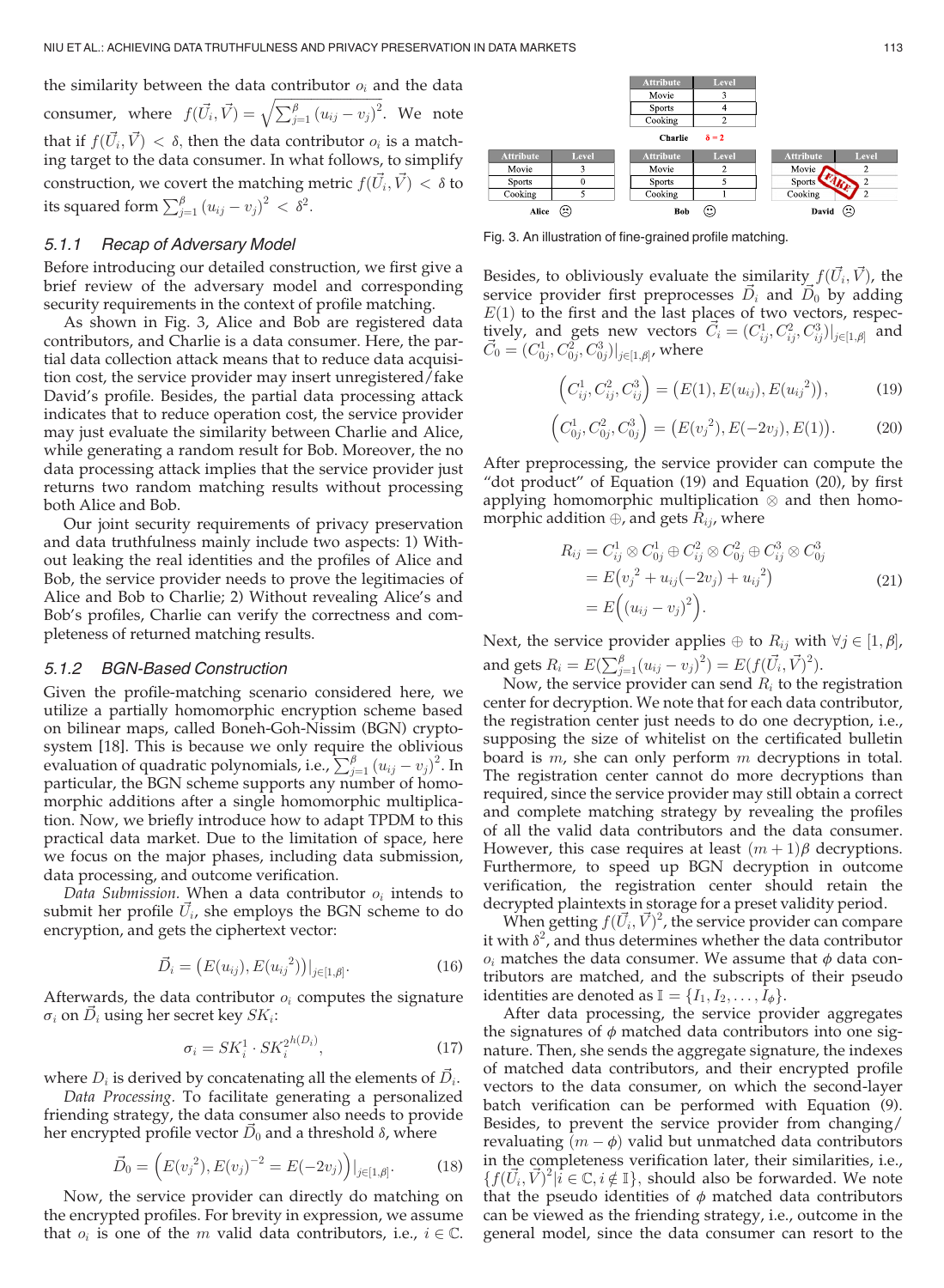registration center, as a relay, for handshaking with those matched data contributors.

Outcome Verification. During the validity period preset by the registration center, the data consumer can verify the truthfulness of data processing via homomorphic properties. For correctness, the data consumer just needs to evaluate over the  $\phi$  matched profiles. Of course, for completeness, the data consumer reserves the right to do verification on the other  $(m - \phi)$  unmatched ones. We note that the data consumer, knowing her profile vector  $\vec{V}$ , can compute Equation (21) through

$$
R_{ij} = E(u_{ij}^2) \oplus E(u_{ij})^{-2v_j} \oplus E(v_j^2).
$$
 (22)

Thus, the most time-consuming homomorphic multiplications  $\otimes$  can be avoided in outcome verification. Moreover, we note that the registration center does not need to do decryption as in data processing, since she can just search a smaller-size table of plaintexts in the storage. If there is no matched one, the outcome verification fails, and the service provider will be questioned by the data consumer.

To further reduce verification cost, the data consumer can take the stratified sampling strategy in practice. We assume that the greedy service provider cheats by not evaluating each data contributor in the original data processing with a probability  $p$ . Then, the probability of successfully detecting an attempt for returning an incorrect/incomplete result,  $\epsilon$ , increases exponentially with the number of checks c, i.e.,  $\epsilon = 1 - (1 - p)^c$ . For example, when  $p = 20\%$  and  $c = 10$  the success rate  $\epsilon$  is already 90 percent  $c = 10$ , the success rate  $\epsilon$  is already 90 percent.

#### 5.2 Multivariate Data Distribution

We further consider an advanced aggregate statistic, where the service provider wants to capture the underlying distribution over the collected dataset, and to offer such a distribution as a data service to the data consumer [30], [31]. For example, an analyst, as the data consumer, may want to learn the distribution of residential energy consumptions.

Due to central limit theorem, we assume that the multivariate Gaussian distribution can closely approximate the raw data, which is a widely used assumption in statistical learning algorithms [32]. For convenience, we continue to use the notations in profile matching, i.e., the attribute vector A now represents a vector of  $\beta$  random variables. In particular,  $\mathbf{A} \sim \mathcal{N}(\boldsymbol{\mu}, \boldsymbol{\Sigma})$ , where  $\boldsymbol{\mu}$  is a  $\beta$ -dimensional mean vector, and  $\Sigma$  is a  $\beta \times \beta$  covariance matrix. Besides, the covariance matrix can be evaluated by:

$$
\Sigma = \mathbb{E}\left[\mathbf{A}\mathbf{A}^T\right] - \mu \mu^T. \tag{23}
$$

Here,  $\mathbb{E}[\cdot]$  denotes taking expectation. We below focus on the key designs different from profile matching.

For data submission, the cipertext vector of the data contributor  $o_i$  is changed into:

$$
\vec{D}_i = (E(u_{ij}), E(u_{ij} \times u_{ik}))|_{j \in [1,\beta], k \in [j,\beta]},
$$
 (24)

where the first element is to facilitate computing the mean vector  $\mu$ , while the second element is to help the service provider in evaluating the matrix  $\mathbb{E}[\mathbf{A}\mathbf{A}^T]$  more efficiently.

For data processing, the service provider first employs homomorphic additions to obliviously evaluate the mean vector  $\mu$ , where the ciphertext of its *j*-th element multiplying the number of valid data contributors  $m$  is:

$$
\bigoplus_{i \in \mathbb{C}} E(u_{ij}) = E\left(\sum_{i \in \mathbb{C}} u_{ij}\right) = E(m \times \mu_j). \tag{25}
$$

Additionally, to compute the covariance matrix, it suffices for the service provider to derive  $\mathbb{E}[AA^T]$ . Here, the service provider can avoid the time-consuming homomorphic multiplications. For example, the  $j$ -th row,  $k$ -th column entry of  $\mathbb{E}[\mathbf{A}\mathbf{A}^T]$ , denoted as  $\mathbb{E}[\mathbf{A}\mathbf{A}^T]_{jk}$ , can be computed through:

$$
\bigoplus_{i \in \mathbb{C}} \big( E(u_{ij} \times u_{ik}) \big) = E\bigg(\sum_{i \in \mathbb{C}} u_{ij} \times u_{ik}\bigg) \n= E\big( m \times \mathbb{E} \big[ \mathbf{A} \mathbf{A}^T \big]_{jk}\big).
$$
\n(26)

However, supposing that the data contributor  $o_i$  excluded  $\{E(u_{ij} \times u_{ik}) | j \in [1, \beta], k \in [j, \beta]\}$  from her ciphertext vector, the service provider would need to perform  $\frac{\beta(\beta+1)}{2}$  timeconsuming homomorphic multiplications for  $o_i$ , because  $E(u_{ij} \times u_{ik})$  in Equation (26) now needs to be derived using  $E(u_{ij}) \otimes E(u_{ik})$  instead.

For outcome verification, the data consumer can take the stratified random sampling strategy from two aspects: 1) She can randomly check parts of the mean vector  $\mu$  and the matrix  $AA<sup>T</sup>$ ; 2) She can reevaluate a random subset of m valid data items, and compare the new distribution with the returned distribution. If the difference is within a threshold, the data consumer would accept; otherwise, she rejects.

## 6 EVALUATION RESULTS

In this section, we show the evaluation results of TPDM in terms of computation overhead and communication overhead. We also demonstrate the feasibility of the registration center and the  $\ell$ -DEPTH-TRACING algorithm. We finally discuss the practicality of TPDM in current data markets.

Datasets. We use two real-world datasets, called R1- Yahoo! Music User Ratings of Musical Artists Version 1.0 [33] and 2009 Residential Energy Consumption Survey (RECS) dataset [34], for the profile matching service and the data distribution service, respectively. First, the Yahoo! dataset represents a snapshot of Yahoo! Music community's preference for various musical artists. It contains 11,557,943 ratings of 98,211 artists given by 1,948,882 anonymous users, and was gathered over the course of one month prior to March 2004. To evaluate the performance of profile matching, we choose  $\beta$  common artists as the evaluating attributes, append each user's corresponding ratings ranging from 0 to 10, and thus form her fine-grained profile. Second, the RECS dataset, which was released by U.S. Energy Information Administration (EIA) in January 2013, provides detailed information about diverse energy usages in U.S. homes. The dataset was collected from 12,083 randomly selected households between July 2009 and December 2012. In this evaluation, we view  $\beta$  types of energy consumptions, e.g., electricity, natural gas, space heating, and water heating, as  $\beta$  random variables, and intend to the distribution.

Evaluation Settings. We implemented TPDM using the latest Pairing-Based Cryptography (PBC) library [35]. The elliptic curves utilized in our identity-based signature scheme include a supersingular curve with a base field size of 512 bits and an embedding degree of 2 (abbreviated as SS512), and a MNT curve with a base field size of 159 bits and an embedding degree of 6 (abbreviated as MNT159). In addition, the group order  $q$  is 160-bit long, and all hashings are implemented in SHA1, considering its digest size closely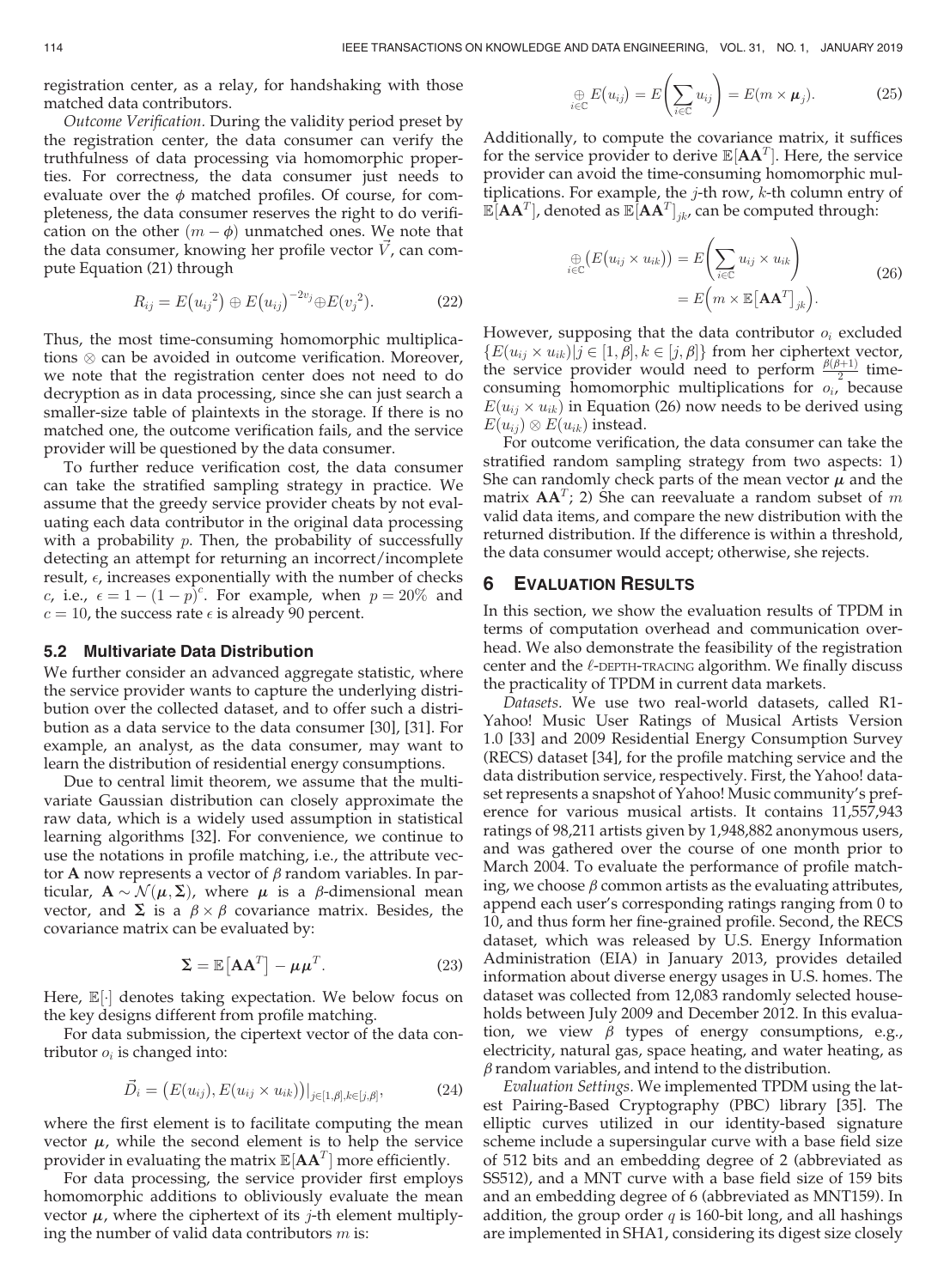

Fig. 4. Computation overhead of TPDM.

matches the order of  $\mathbb{G}_1$ . The BGN cryptosystem is realized using Type A1 pairing, in which the group order is a product of two 512-bit primes. The running environment is a standard 64-bit Ubuntu 14.04 Linux operation system on a desktop with Intel(R) Core(TM)  $i5\ 3.10\ \text{GHz}$ .

#### 6.1 Computation Overhead

We show the computation overheads of four important components in TPDM, namely profile matching, data distribution, identity-based signature, and batch verification.

Profile Matching. In Fig. 4a, we plot the computation overheads of profile encryption, similarity evaluation, and outcome verification per data contributor, when the number of attributes  $\beta$  increases from 5 to 40 with a step of 5. From Fig. 4a, we can see that the computation overheads of these three phases increase linearly with  $\beta$ . This is because the profile encryption requires  $2\beta$  BGN encryptions, the similarity evaluation consists of  $3\beta$  homomorphic multiplications and additions, and the outcome verification is composed of  $3\beta$  homomorphic additions and  $\beta$  exponentiations, which are both proportional to  $\beta$ . In addition, the outcome verification is light-weight, whose overhead is only 1.17 percent of the original similarity evaluation cost. Moreover, when  $\beta = 10$ , one decryption overhead at the registration center is 1.648ms in the original data processing, while in outcome verification, it is in tens of microseconds.

We now show the feasibility of outcome verification by comparing with the original data processing. We analyze the matching ratio based on Yahoo! Music ratings dataset. Given  $\beta = 10$ , when a data consumer sets her threshold  $\delta = 12$ , she is matched with 4.49 percent in average of the 10000 data contributors, who are selected randomly from the dataset. The relatively small matching ratio means that even if all matched data contributors are verified for correctness, it only incurs an overhead of 4.859s at the data consumer, which is roughly 0.05 percent of the data processing workload at the service provider. Next, we simulate the partial data processing attack by randomly corrupting 20 percent of unmatched data contributors, i.e., replacing their similarities with random values. Then, the data consumer can detect such type attack using 26 random checks in average for completeness, which incurs an additional overhead of 0.281s.

Data Distribution. Fig. 4b plots the computation overhead of the data distribution service, where the number of random variables  $\beta$  increases from 1 to 8, and the number of valid data contributors  $m$  is fixed at 10000. Besides, for outcome verification, the data consumer checks all the elements in the mean vector, while only checks the diagonal elements in the covariance matrix. From Fig. 4b, we can see that the computation overheads of the first two phases roughly increase quadratically with  $\beta$ , whereas the computation overhead of the last phase increases linearly with  $\beta$ . The reason is that the data encryption phase consists of  $\frac{\beta(\beta+3)}{2}$ BGN encryptions for each data contributor, and the distribution evaluation phase mainly comprises  $\frac{m\beta(\beta+3)}{2}$  homomorphic additions. In contrast, the outcome verification phase mainly requires  $2 m\beta$  homomorphic additions. Furthermore, when  $\bar{\beta} = 8$ , these three phases consume 0.402s, 140.395s, and 51.200s, respectively.

Jointly summarizing above evaluation results, TPDM performs well in both kinds of data markets. Thus, the generality of TPDM can be validated.

Identity-Based Signature. We now investigate the computation overhead of the identity-based signature scheme, including preparation and operation phases. In this set of simulations, we set the number of data contributors to be 10000. Table 1 lists the average time overhead per data contributor. From Table 1, we can see that the time cost of the preparation phase dominates the total overhead in both SS512 and MNT159. This outcome stems from that the pseudo identity generation employs ElGamal encryption, and the secret key generation is composed of one MapTo-Point hash operation and two exponentiations. In contrast, the operation phase mainly consists of one exponentiation.

The above results demonstrate that the signature scheme in TPDM is efficient enough, and can be applied to the data contributors with mobile devices.

Batch Verification. To examine the efficiency of batch verification, we vary the number of data contributors from 1 to 1 million by exponential growth. The performance of the corresponding single signature verification is provided as a baseline. Fig. 4c depicts the evaluation results using SS512 and MNT159, where verification time per signature (VTPS) is computed by dividing the total verification time by the number of data contributors. In particular, such a performance measure in an average sense can be found in [36], [37]. From Fig. 4c, we can see that when the scale of data acquisition or data trading is small, e.g., when the number of data contributors is 10, TPDM saves 48.22 and 87.94 percent of VTPS in SS512 and MNT159, respectively. When the scale becomes larger, TPDM's advantage over the baseline is more remarkable. This is owing to the fact that TPDM

TABLE 1 Computation Overhead of Identity-Based Signature Scheme

|               | Preparation        | Operation          |                 |  |
|---------------|--------------------|--------------------|-----------------|--|
| Setting       | Pseudo Identity    | Secret Key         | Signing         |  |
|               | Generation         | Generation         |                 |  |
| SS512         | $4.698ms(39.40\%)$ | 6.023ms(50.53%)    | 1.201ms(10.07%) |  |
| <b>MNT159</b> | 1.958ms(57.33%)    | $1.028ms(30.10\%)$ | 0.429ms(12.57%) |  |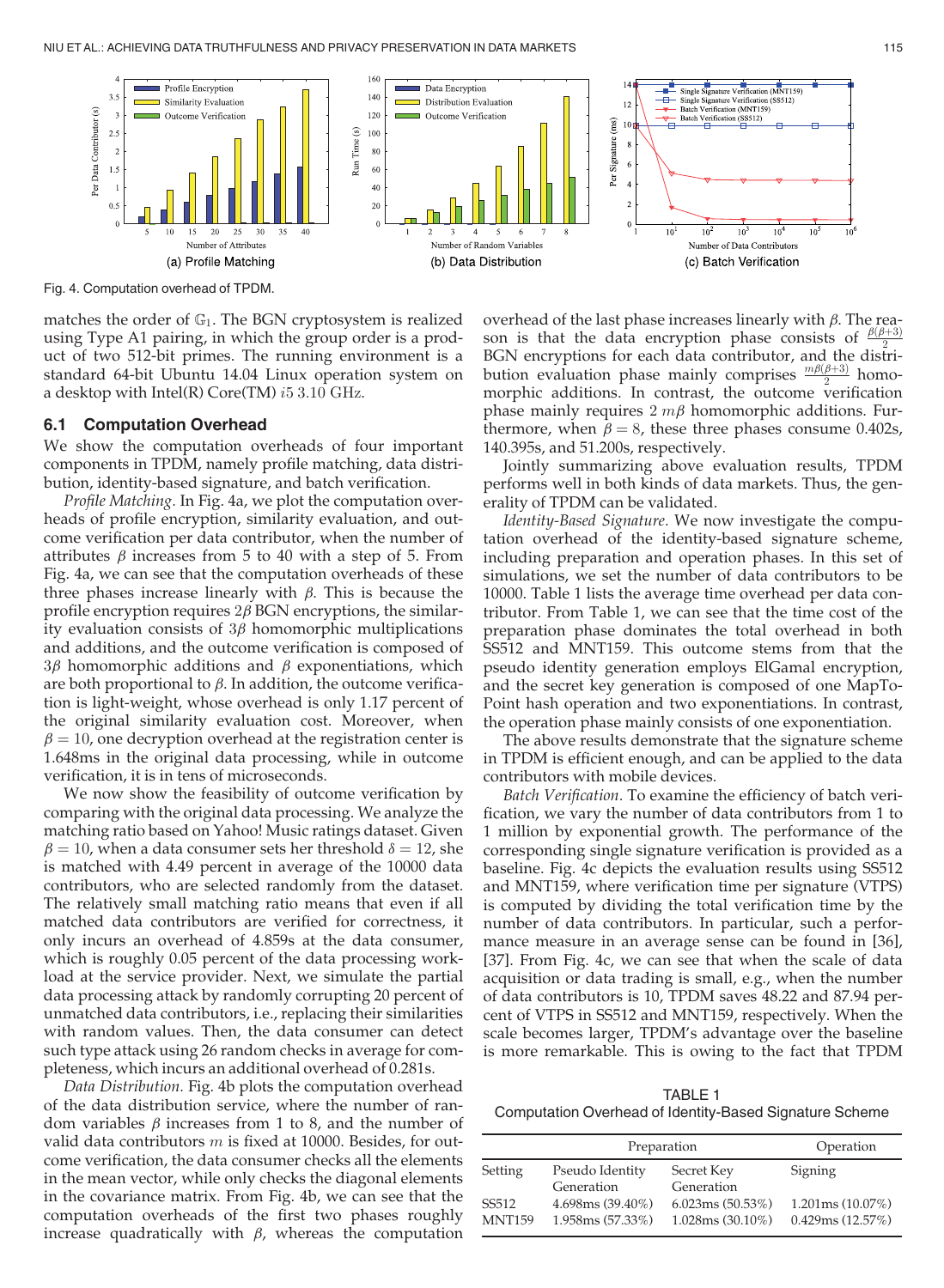amortizes the overhead of 3 time-consuming pairing operations among all the data contributors.

We now compare the bath verification efficiency of two settings. Although the baseline of MNT159 increases 41.44 percent verification time than that of SS512, MNT159's implementation is more efficient when the number of data contributors is larger than 10, e.g., when supporting as many as 1 million data contributors, MNT159 reduces 89.93 percent verification latency than SS512. We explain the reason by analyzing the asymptotic value of VTPS:

$$
\lim_{n \to +\infty} \frac{3T_{par} + nT_{mtp} + nT_{exp}}{n} = T_{mtp} + T_{exp}.
$$
 (27)

Here, we let  $T_{par}$ ,  $T_{mtp}$ , and  $T_{exp}$  denote the time overheads of a pairing operation, a MapToPoint hashing, and an exponentiation, respectively. From Equation (27), we can draw that if the time overheads of additional operations, e.g.,  $T_{\text{mtp}}$ and  $T_{\text{env}}$  are approaching or even greater than that of pairing operation (e.g., in SS512), their effect cannot be elided. Besides, the expensive additional operations will cancel parts of the advantage gained by batch verification. Even so, the batch verification scheme can still sharply reduce per-signature verification cost.

These evaluation results reveal that TPDM can indeed help to reduce the computation overheads of the service provider and the data consumer by introducing two-layer batch verifications, especially in large-scale data markets.

## 6.2 Communication Overhead

In this section, we show the communication overheads of profile matching and data distribution separately.

Fig. 5 plots the communication overhead of profile matching, where the identity-based signature scheme is implemented in MNT159, the number of attributes  $\beta$  is fixed at 10, and the threshold  $\delta$  takes 12. Here, the communication overheads merely count in the amount of sending content. Besides, we only consider the correctness verification. In fact, when the number of valid data contributors m is  $10<sup>4</sup>$ , if we check 26 unmatched ones for completeness, it incurs additional communication overheads of 80.03 KB at the service provider, and 3.35 KB at the data consumer. Moreover, our statistics on the dataset show a linear correlation between the numbers of matched data contributors  $\phi$  and valid ones m, where the matching ratio is 4.24 percent in average.

The first observation from Fig. 5 is that the communication overheads of the service provider and the data consumer grow linearly with the number of valid data contributors, while the communication overhead of each data contributor remains unchanged. The reason is that each data contributor just needs to do one profile submission, and thus its cost is independent of  $m$ . However, the service provider primarily needs to send  $m$  encrypted similarities for decryption, and to forward the indexes and ciphertexts of  $\phi$  matched data contributors for verifications. Regarding the data consumer, her communication overhead mainly comes from one data submission and the delivery of  $\phi$  encrypted similarities for decryption. These imply that the communication overheads of the service provider and the data consumer are linear with  $m$ . Here, we note that  $x$ ,  $y$ axes in Fig. 5 are log-scaled, and thus the communication overhead of the data consumer, containing a constant of one data submission overhead, seems non-linear. In particular, when  $m \leq 100$ , one data submission overhead dominates



Fig. 5. Communication overhead of profile matching.

the total communication overhead, and this interval looks like a horizontal line; while  $m \ge 1000$ , the communication overhead of delivering  $\phi$  encrypted similarities dominates, and it appears linear.

The second key observation is that when  $m = 10$ , all the three participants spend almost the same network bandwidth. The cause lies in that the small matching ratio implies a small number of matched data contributors involved in correctness verification, e.g., the mean of  $\phi$  is only about  $0.4 < 1$  at  $m = 10$ , and the communication overheads at each data contributor, the service provider, and the data consumer are 2.60 KB, 2.37 KB, and 2.59 KB, respectively.

We further plot the communication overhead of data distribution in Fig. 6, where the number of random variables  $\beta$  is set to be 8. From Fig. 6, we can see that the communication overhead of the service provider increases linearly with the number of valid data contributors  $m$ . This is because the service provider mainly needs to send 2  $\beta m$  BGN-type ciphertexts for verifications, which is linear with  $m$ . By comparison, besides the data contributor, the data consumer's bandwidth overhead stays the same, since she needs to deliver  $2\beta$  BGN-type ciphertexts for decryption, which is independent of  $m$ .

At last, we note that the transmission of BGN-type ciphertexts dominates the total communication overheads in both data services, while the overhead incurred by sending the pseudo identities and the aggregate signature is comparatively low. Hence, we do not plot the cases for SS512, which are similar to Figs. 5 and 6. In particular, compared with MNT159, SS512 adds 132 bytes and 176 bytes at each data contributor in profile matching and data distribution, respectively. Moreover, SS512 adds 44 bytes at the service provider in both data services, but incurs no extra bandwidth at the data consumer.

#### 6.3 Feasibility of Registration Center

In this section, we consider the feasibility of the registration center from the perspectives of computation, communication, and storage overheads. We implement the identitybased signature scheme with MNT159. In addition, for the profile matching service, the number of attributes is fixed at 10, and the number of valid data contributors  $m$  is set to be 10000. Accordingly, the number of matched ones  $\phi$  is 449 at  $\delta = 12$ . For the data distribution service, we fix the number of random variables  $\beta$  at 8, and set the number of valid data contributors to be 10000.

First, the primary responsibility of the registration center is to initialize the system parameters for the identity-based signature scheme and the BGN cryptosystem. Besides, she is required to perform totally  $(m + \phi)$  and  $\frac{(\bar{\beta} + \bar{\gamma})\bar{\beta}}{2}$  decryptions<br>in the profile matching and the data distribution services in the profile matching and the data distribution services, respectively. The total computation overheads are 16.692s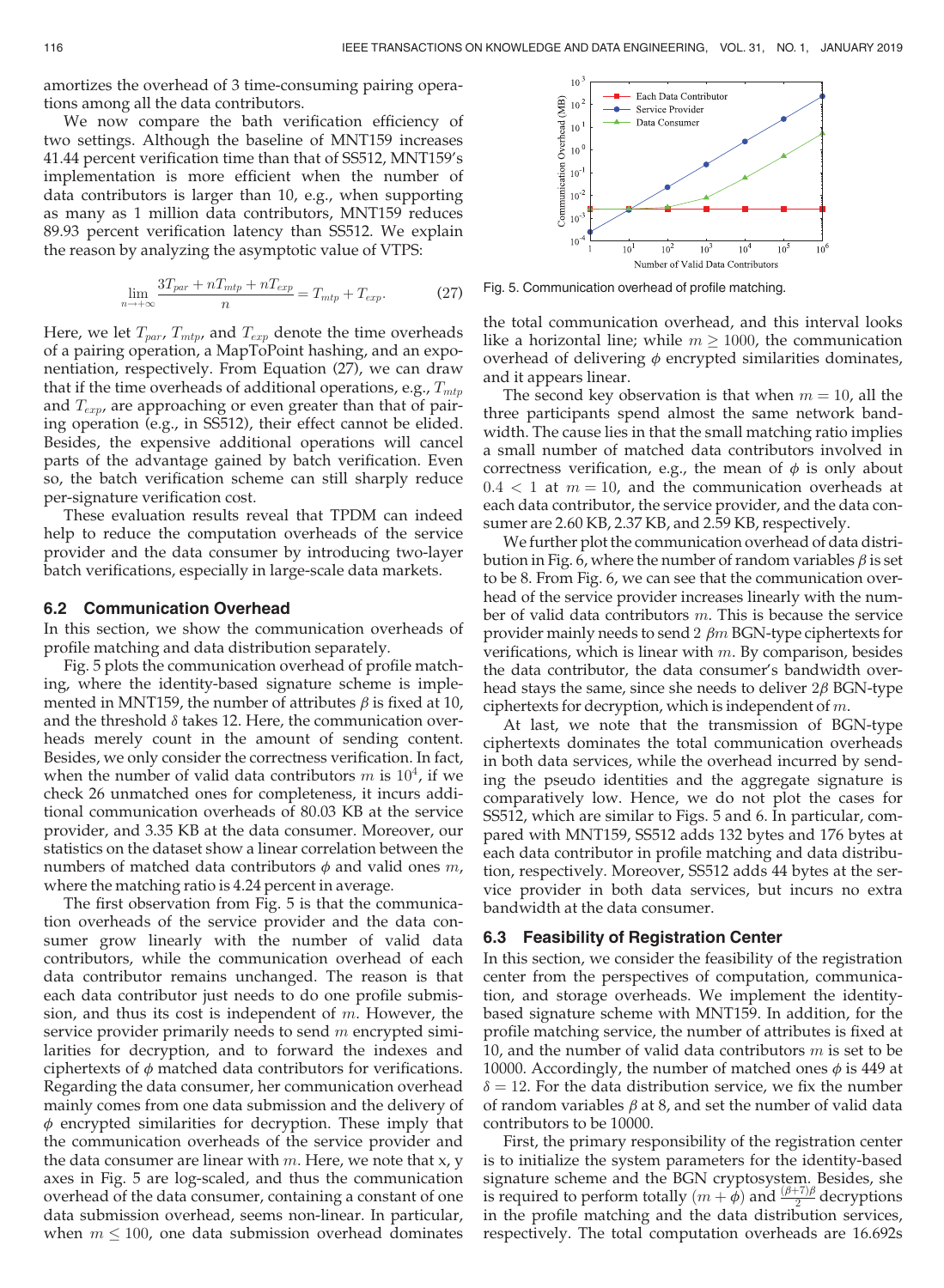

Fig. 6. Communication overhead of data distribution.

and 3.065s in two data services, respectively, which are only 0.18 and 2.11 percent of the service provider's workloads. Furthermore, the one-time setup overhead can be amortized over several data services. Second, the main communication overheads of the registration center in two data services are incurred by returning decrypted results, which occupies the network bandwidth of 15.31 KB and 0.23 KB, respectively. Third, the storage overhead of the registration center mostly comes from maintaining the online database of registrations and the real-time certificated bulletin board, and caching the intermediate plaintexts. These two parts take up roughly 600.59 KB and 586.11 KB storage space in profile matching and data distribution, respectively.

In conclusion, our design of registration center has a light load, and can be implemented in a distributed manner, where each registration center can be responsible for one or a few data services.

## 6.4 Feasibility of Tracing Algorithm

To evaluate the feasibility of  $\ell$ -DEPTH-TRACING algorithm when the batch verification fails, we generate a collection of 1024 valid signatures, and then randomly corrupt an  $\alpha$ -fraction of the batch by replacing them with random elements from the cyclic group  $\mathbb{G}_1$ . We repeat this evaluation with various values of  $\alpha$  ranging from 0 to 20 percent, and compare the verification latency per signature in batch verification with that in single signature verification. Here, the batch verification time includes the time cost spent in identifying invalid signatures. Fig. 7 presents the evaluation results using the efficient MNT159.

As shown in Fig. 7, batch verification is preferable to single signature verification when the ratio of invalid signatures is up to 16 percent. The worst case of batch verification happens when the invalid signatures are distributed uniformly. In case the invalid signatures are clustered together, the performance of batch verification should be better. Furthermore, as shown in the initialization phase of Algorithm 1, the service provider can preset a practical tracing depth, and let those unidentified data contributors do resubmissions.

## 6.5 Practicality of TPDM

We finally discuss the practical feasibility of TPDM in current data markets.

First, to the best of our knowledge, the current applications in real-world data markets, e.g., Microsoft Azure Marketplace [1], Gnip [2], DataSift [3], Datacoup [4], and Citizenme [5], have not provided the security guarantees studied in the TPDM framework.

Second, for the profile matching service, when supporting as many as 1 million data contributors, the computation overhead at the service provider is 0.930s per matching with 10 evaluating attributes in each profile. Besides, for the data distribution service, when supporting 10000 data contributors and 8 random variables, the computation overhead at the service provider is 144.944s in total. Furthermore, the most time-consuming part of the service provider in TPDM is the computation on encrypted data due to data confidentiality. Specific to its feasibility in practical applications, we below list the computation overheads of two state-of-art literatures from machine learning and security communities: 1) In [25], Gilad-Bachrach et al. proposed CryptoNets, which applies neural networks to encrypted data with high throughput and accuracy. Besides, they tested CryptoNets on the benchmark MNIST dataset. Their evaluation results show that CryptoNets achieve 99 percent accuracy, and a single predication takes 250s on a single PC. 2) In [38], Bost et al. considered some common machine learning classifiers over encrypted data, including linear classifier, naive Bayes, and decision trees. Moreover, they used several datasets from the UCI repository for evaluation. According to their evaluation results, their decision tree classifier consumes 9.8s per time over the ECG dataset on a single PC.

Last but not least, our implementation using the latest PBC library is single-threaded on single core. If we deploy TPDM on the cloud-based servers with abundant resources, and further employ some parallel and distributed operations, such as Single Instruction Multiple Data (SIMD) utilized in [25], [38], the performance should be significantly improved. In particular, after parallel computation, Crypto-Nets can process 4,096 predications simultaneously, and can reach a throughput of 58,982 predications per hour.

#### 7 RELATED WORK

In this section, we briefly review related work.

#### 7.1 Data Market Design

In recent years, data market design has gained increasing interest, especially from the database community. The seminal paper [10] by Balazinska et al. discusses the implications of the emerging digital data markets, and lists the research opportunities in this direction. Li et al. [39] proposed a theory of pricing private data based on differential privacy. Upadhyaya et al. [11] developed a middleware system, called DataLawyer, to formally specify data use policies, and to automatically enforce these pre-defined terms during data usage. Jung et al. [12] focused on the datasets resale issue at the dishonest data consumers.

However, the original intention of above works is pricing data or monitoring data usage rather than integrating data truthfulness with privacy preservation in data markets, which is the consideration of our paper.

## 7.2 Practical Computation on Encrypted Data

To get a tradeoff between functionality and performance, partially homomorphic encryption (PHE) schemes were exploited to enable practical computation on encrypted data. Unlike those prohibitively slow fully homomorphic encryption (FHE) schemes [40], [41] that support arbitrary operations, PHE schemes focus on specific function(s), and achieve better performance in practice. A celebrated example is the Paillier cryptosystem [26], which preserves the group homomorphism of addition and allows multiplication by a constant. Thus, it can be utilized in data aggregation [19] and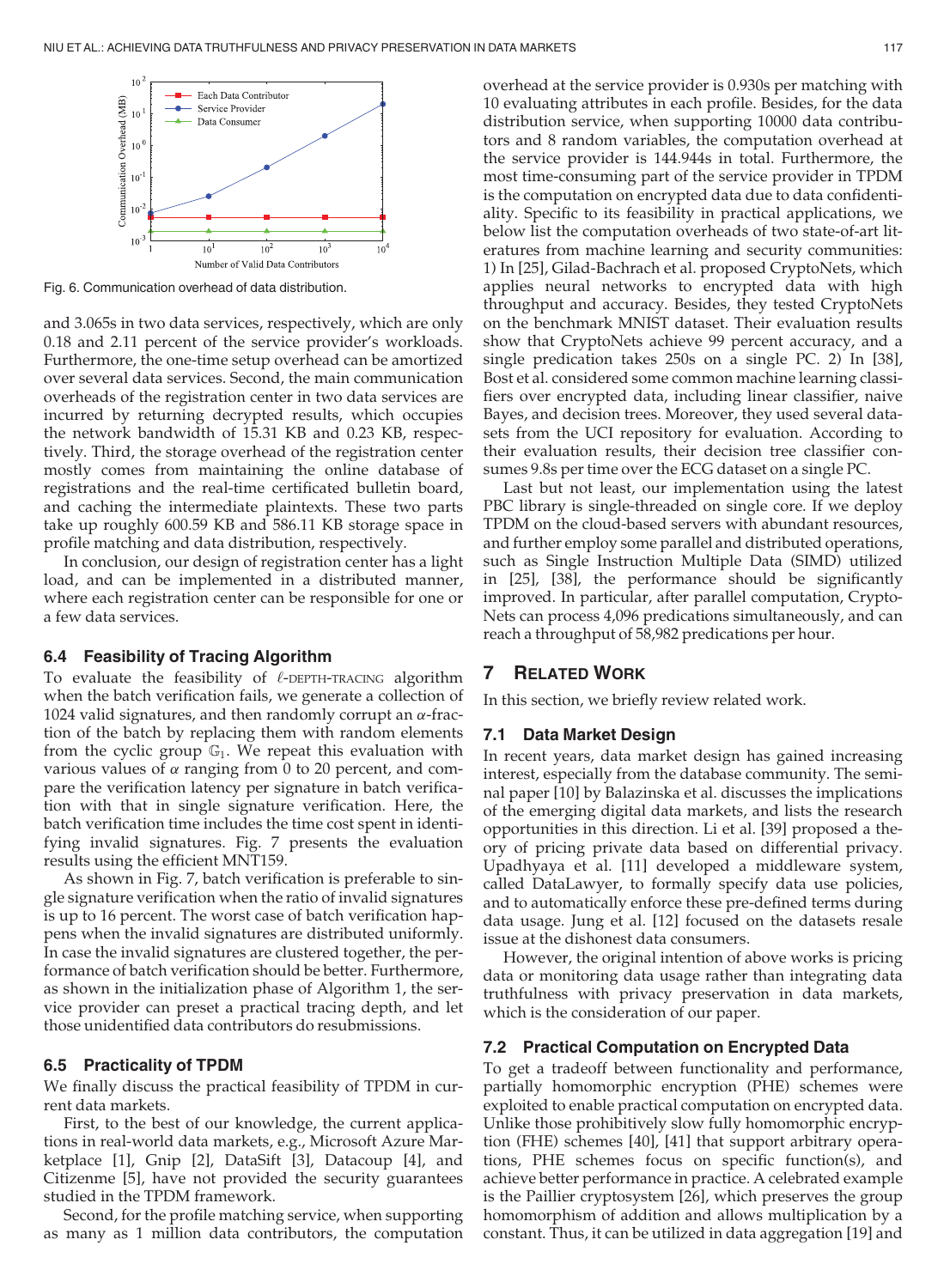

Fig. 7. Feasibility of tracing algorithm.

interactive personalized recommendation [23], [28]. Yet, another one is ElGamal encryption [22], which supports homomorphic multiplication, and it is widely employed in voting [42]. Moreover, the BGN scheme [18] facilitates one extra multiplication followed by multiple additions, which in turn allows the oblivious evaluation of quadratic multivariate polynomials, e.g., shortest distance query [27] and optimal meeting location decision [43]. Lastly, several stripped-down homomorphic encryption schemes were employed to facilitate practical machine learning algorithms on encrypted data, such as linear means classifier [44], naive Bayes [38], neural networks [25], and so on.

These schemes enable the service provider and the data consumer to efficiently perform data processing and outcome verification over encrypted data, respectively. Besides, we note that the outcome verification in data markets differs from the verifiable computation in outsourcing scenarios, since before data processing, the data consumer, as a client, does not hold a local copy of the collected dataset. Furthermore, interested readers can refer to our technical report [29] for more related work.

## 8 CONCLUSION AND FUTURE WORK

In this paper, we have proposed the first efficient secure scheme TPDM for data markets, which simultaneously guarantees data truthfulness and privacy preservation. In TPDM, the data contributors have to truthfully submit their own data, but cannot impersonate others. Besides, the service provider is enforced to truthfully collect and process data. Furthermore, both the personally identifiable information and the sensitive raw data of data contributors are well protected. In addition, we have instantiated TPDM with two different data services, and extensively evaluated their performances on two real-world datasets. Evaluation results have demonstrated the scalability of TPDM in the context of large user base, especially from computation and communication overheads. At last, we have shown the feasibility of introducing the semi-honest registration center with detailed theoretical analysis and substantial evaluations.

As for further work in data markets, it would be interesting to consider diverse data services with more complex mathematic formulas, e.g., Machine Learning as a Service (MLaaS) [25], [45], [46]. Under a specific data service, it is well-motivated to uncover some novel security problems, such as privacy preservation and verifiability.

## ACKNOWLEDGMENTS

This work was supported in part by the State Key Development Program for Basic Research of China (973 project 2014CB340303), in part by China NSF grant 61672348, 61672353, 61422208, and 61472252, in part by Shanghai Science and Technology fund (15220721300, 17510740200), in part by the Scientific Research Foundation for the Returned Overseas Chinese Scholars, and in part by the CCF Tencent Open Research Fund (RAGR20170114). The opinions, findings, conclusions, and recommendations expressed in this paper are those of the authors and do not necessarily reflect the views of the funding agencies or the government.

## **REFERENCES**

- [1] Microsoft Azure Marketplace, (2017). [Online]. Available: [https://](https://datamarket.azure.com/home/) [datamarket.azure.com/home/](https://datamarket.azure.com/home/)
- [2] Gnip, (2017). [Online]. Available:<https://gnip.com/>
- [3] DataSift, (2017). [Online]. Available:<http://datasift.com/>
- [4] Datacoup, (2017). [Online]. Available:<https://datacoup.com/>
- [5] Citizenme, (2017). [Online]. Available:<https://www.citizenme.com/>
- [6] Gallup Poll, (2017). [Online]. Available:<http://www.gallup.com/>
- [7] M. Barbaro, T. Zeller, and S. Hansell, A Face is Exposed for AOL Searcher no. 4417749, New York, NY, USA: New York Times, Aug. 2006.
- [8] 2016 TRUSTe/NCSA Consumer Privacy Infographic US Edition, (2017). [Online]. Available: [https://www.truste.com/resources/](https://www.truste.com/resources/privacy-research/ncsa-consumer-privacy-index-us/) [privacy-research/ncsa-consumer-privacy-index-us/](https://www.truste.com/resources/privacy-research/ncsa-consumer-privacy-index-us/)
- [9] K. Ren, W. Lou, K. Kim, and R. Deng, "A novel privacy preserving authentication and access control scheme for pervasive computing environments," IEEE Trans. Veh. Technol., vol. 55, no. 4, pp. 1373–1384, Jul. 2006.
- [10]  $\tilde{M}$ . Balazinska, B. Howe, and D. Suciu, "Data markets in the cloud: An opportunity for the database community," Proc. VLDB Endowment, vol. 4, no. 12, pp. 1482–1485, 2011.
- [11] P. Upadhyaya, M. Balazinska, and D. Suciu, "Automatic enforcement of data use policies with datalawyer," in Proc. ACM SIGMOD Int. Conf. Manage. Data, 2015, pp. 213–225.
- [12] T. Jung, X.-Y. Li, W. Huang, J. Qian, L. Chen, J. Han, J. Hou, and C. Su, "AccountTrade: Accountable protocols for big data trading against dishonest consumers," in Proc. IEEE Conf. Comput. Commun., 2017, pp. 1–9.
- [13] G. Ghinita, P. Kalnis, and Y. Tao, "Anonymous publication of sensitive transactional data," IEEE Trans. Knowl. Data Eng., vol. 23, no. 2, pp. 161–174, Feb. 2011.
- [14] B. C. M. Fung, K. Wang, R. Chen, and P. S. Yu, "Privacy-preserving data publishing: A survey of recent developments," ACM Comput. Surveys, vol. 42, no. 4, pp. 1–53, Jun. 2010.
- [15] R. Ikeda, A. D. Sarma, and J. Widom, "Logical provenance in dataoriented workflows?" in Proc. IEEE 29th Int. Conf. Data Eng., 2013, pp. 877–888.
- [16] M. Raya and J. Hubaux, "Securing vehicular ad hoc networks," J. Comput. Security, vol. 15, no. 1, pp. 39–68, 2007.
- [17] T. W. Chim, S. Yiu, L. C. K. Hui, and V. O. K. Li, "SPECS: Secure and privacy enhancing communications schemes for VANETs," Ad Hoc Netw., vol. 9, no. 2, pp. 189–203, 2011.
- [18] D. Boneh, E. Goh, and K. Nissim, "Evaluating 2-DNF formulas on ciphertexts," in Proc. 2nd Int. Conf. Theory Cryptography, 2005, pp. 325–341.
- [19] R. A. Popa, A. J. Blumberg, H. Balakrishnan, and F. H. Li, "Privacy and accountability for location-based aggregate statistics," in Proc. 18th ACM Conf. Comput. Commun. Security, 2011, pp. 653–666.
- [20] J. H. An, Y. Dodis, and T. Rabin, "On the security of joint signature and encryption," in Proc. Int. Conf. Theory Appl. Cryptographic Techn. Advances Cryptology, 2002, pp. 83–107.
- [21] D. Boneh and M. Franklin, "Identity-based encryption from the weil pairing," in Proc. Annu. Int. Cryptology Conf., 2001, pp. 213– 229.
- [22] T. ElGamal, "A public key cryptosystem and a signature scheme based on discrete logarithms," IEEE Trans. Inf. Theory, vol. 31, no. 4, pp. 469–472, Jul. 1985.
- [23] R. Zhang, Y. Zhang, J. Sun, and G. Yan, "Fine-grained private matching for proximity-based mobile social networking," in Proc. IEEE INFOCOM, 2012, pp. 1969–1977.
- [24] D. Eastlake and P. Jones, US Secure Hash Algorithm 1 (SHA1), Cambridge, MA, USA: RFC Editor, 2001.